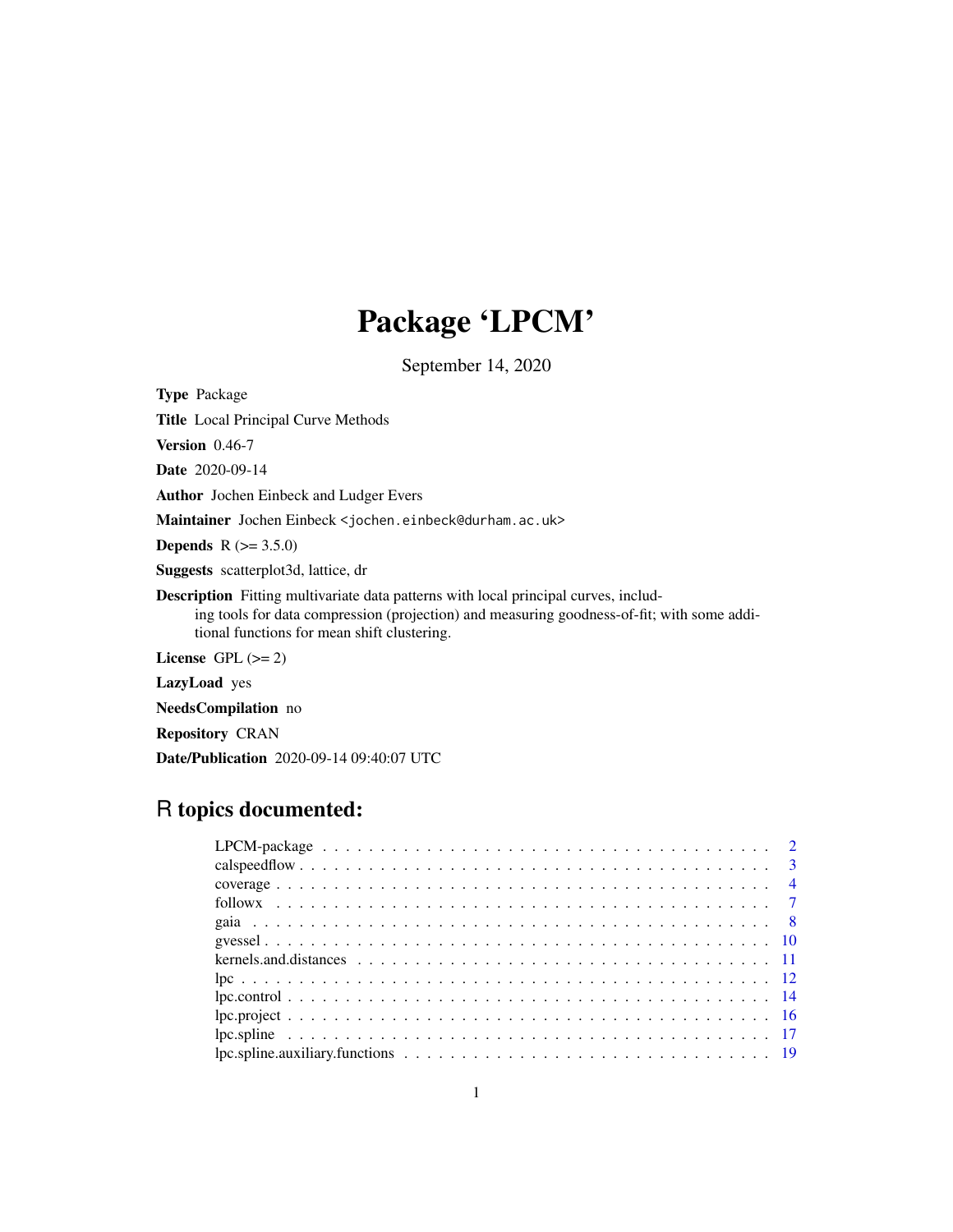<span id="page-1-0"></span>

<span id="page-1-1"></span>

LPCM-package *Local principal curve methods*

# Description

Fitting multivariate data patterns with local principal curves, including tools for data compression (projection) and measuring goodness-of-fit; with some additional functions for mean shift clustering.

This package implements the techniques introduced in Einbeck, Tutz & Evers (2005), Einbeck, Evers & Powell (2010) and Einbeck (2011).

The main functions to be called by the user are

- [lpc](#page-11-1), for the estimation of the local centers of mass which describe the principal curve;
- [ms](#page-19-1), for calculation of mean shift trajectories and associated clusters.

The package contains also specialized functions for projection and spline fitting ([lpc.project](#page-15-1), [lpc.spline](#page-16-1)), functions for bandwidth selection ([lpc.self.coverage](#page-3-1), [ms.self.coverage](#page-3-1)), goodness of fit assessment ([Rc](#page-24-1), [coverage](#page-3-2)), as well as some methods for generic functions such as [print](#page-0-0) and [plot](#page-0-0).

# Details

| Package:  | LPCM        |
|-----------|-------------|
| Type:     | Package     |
| License:  | $GPL$ (>=2) |
| LazyLoad: | yes         |

# Acknowledgements

Contributions (in form of pieces of code, or useful suggestions for improvements) by Jo Dwyer, Mohammad Zayed, and Ben Oakley are gratefully acknowledged.

# Author(s)

Jochen Einbeck and Ludger Evers Maintainer: Jochen Einbeck <jochen.einbeck@durham.ac.uk>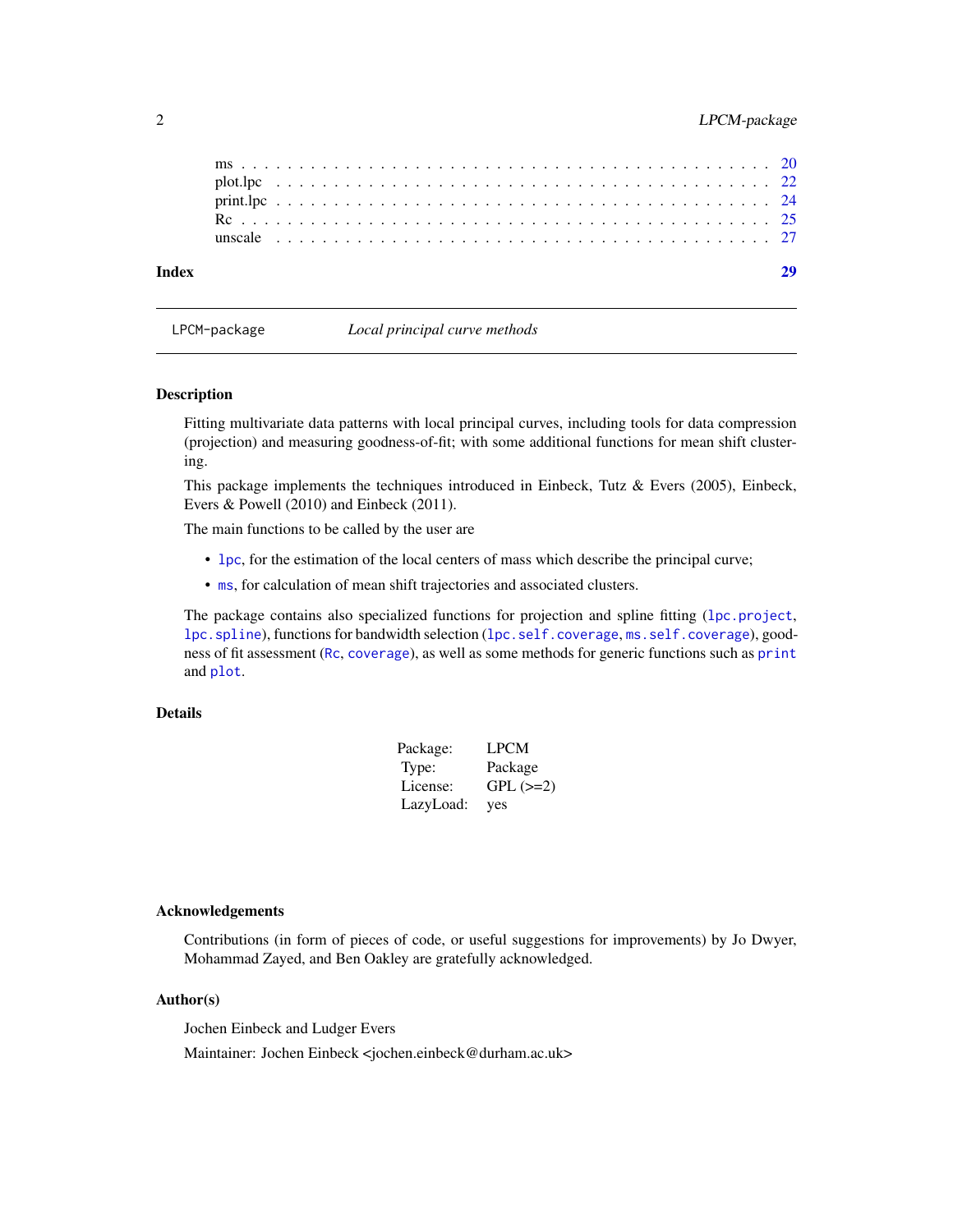# <span id="page-2-0"></span>calspeedflow 3

# References

Einbeck, J., Tutz, G., & Evers, L. (2005): Local principal curves, Statistics and Computing 15, 301-313.

Einbeck, J., Evers, L., & Powell, B. (2010): Data compression and regression through local principal curves and surfaces, International Journal of Neural Systems, 20, 177-192.

Einbeck, J. (2011): Bandwidth selection for nonparametric unsupervised learning techniques – a unified approach via self-coverage. Journal of Pattern Recognition Research 6, 175-192.

#### See Also

pcurve, princurve

calspeedflow *Speed-flow data from California.*

#### Description

A 'fundamental diagram' with observations of speed and flow recorded from 9th of July 2007, 9am, to 10th of July 2007, 10pm, on Line 5 of the Californian Freeway SR57-N, VDS number 1202263. The data were originally measured in intervals of thirty seconds, and then aggregated over intervals of 5 minutes length.

#### Usage

data(calspeedflow)

# Format

A data frame with 444 observations on the following 4 variables.

Date a factor with levels 07/09/2007... 07/10/2007.

Timestamp a factor with a timestamps in intervals of five minutes.

Lane5Flow a numeric vector of vehicle flow in vehicles per 5 minutes.

Lane5Speed a numeric vector of vehicle speed in miles per hour.

#### Source

Retrieved from PeMS.

# References

Einbeck, J., and Dwyer, J. (2011). Using principal curves to analyze traffic patterns on freeways. Transportmetrica 7, 229-246.

# Examples

```
data(calspeedflow)
plot(calspeedflow[,3:4])
```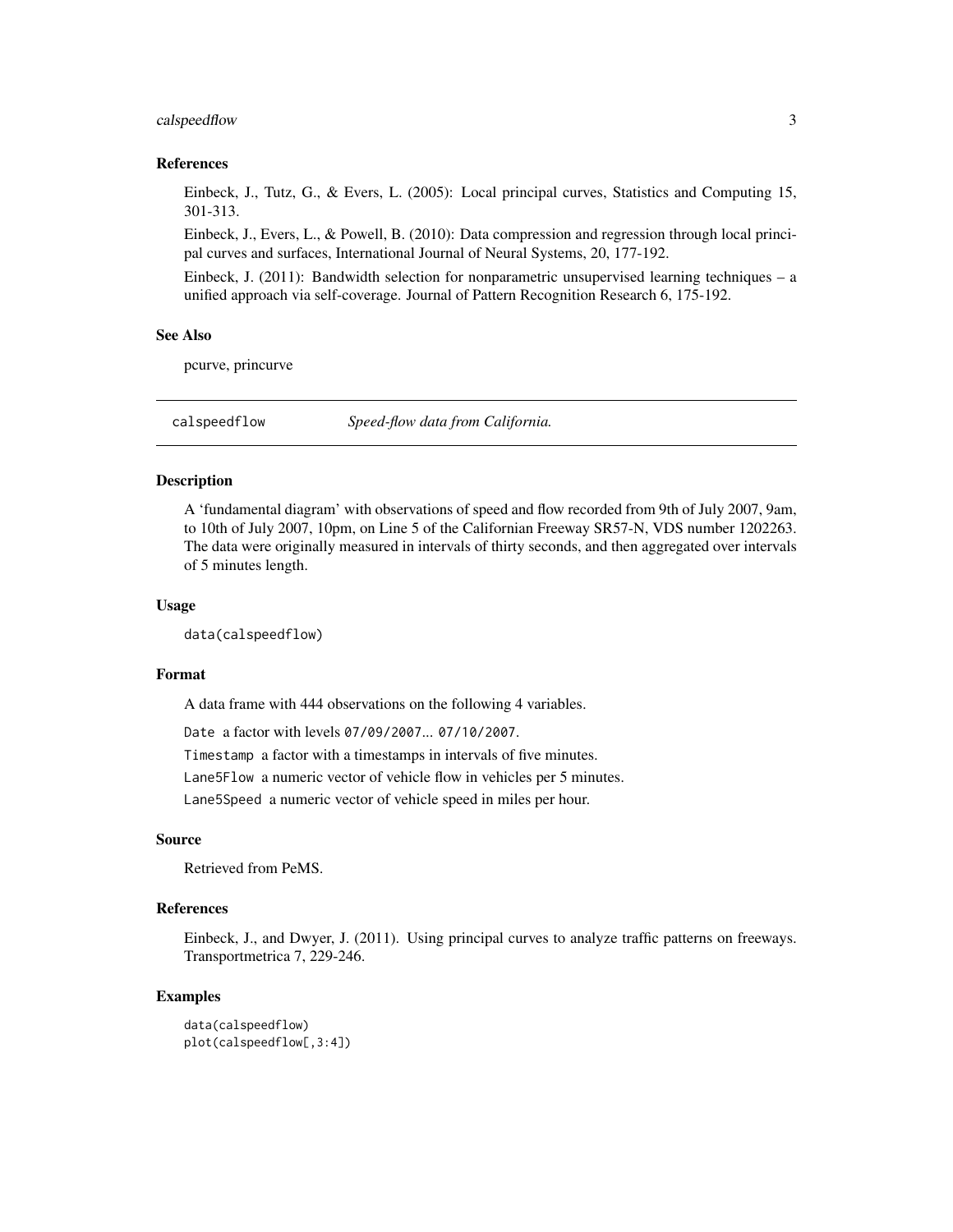#### <span id="page-3-1"></span>Description

These functions compute coverages and self-coverages, and produce corresponding plots, for any principal curve object. The former may be used as goodness-of-fit measures, and the latter for for bandwidth selection.

#### Usage

```
coverage.raw(X, vec, tau, weights=1, plot.type="p", print=FALSE,
     label=NULL,...)
coverage(X, vec, taumin=0.02, taumax, gridsize=25, weights=1,
     plot.type="o", print=FALSE,...)
lpc.coverage(object, taumin=0.02, taumax, gridsize=25, quick=TRUE,
     plot.type="o", print=FALSE, ...)
lpc.self.coverage(X, taumin=0.02, taumax=0.5, gridsize=25, x0=1,
    way = "two", scaled=1, weights=1, pen=2, depth=1,
    control=lpc.control(boundary=0, cross=FALSE), quick=TRUE,
    plot.type="o", print=FALSE, ... )
ms.self.coverage(X, taumin=0.02, taumax=0.5, gridsize=25,
       thr=0.001, scaled=1, cluster=FALSE, plot.type="o",
      print=FALSE, ...)
```
select.self.coverage(self, smin, plot.type="o", plot.segments=NULL)

#### Arguments

| X          | a $N \times d$ data matrix.                                                                                                                                                                                                                                                                                  |
|------------|--------------------------------------------------------------------------------------------------------------------------------------------------------------------------------------------------------------------------------------------------------------------------------------------------------------|
| object     | An object of type lpc, lpc. spline or ms.                                                                                                                                                                                                                                                                    |
| <b>vec</b> | A matrix with d columns. The rows contain the points which make up the fitted<br>object.                                                                                                                                                                                                                     |
| tau        | tube size.                                                                                                                                                                                                                                                                                                   |
| taumin     | Minimal tube size.                                                                                                                                                                                                                                                                                           |
| taumax     | Maximal tube size.                                                                                                                                                                                                                                                                                           |
| weights    | An optional vector of weights. If weights are specified, then the coverage is<br>the weighted mean of the indicator functions for falling within the tube. The<br>function 1 pc. coverage does not have a weights argument, as it extracts the<br>weights from the \$weights component of the fitted object. |
| label      | Experimental option; don't use.                                                                                                                                                                                                                                                                              |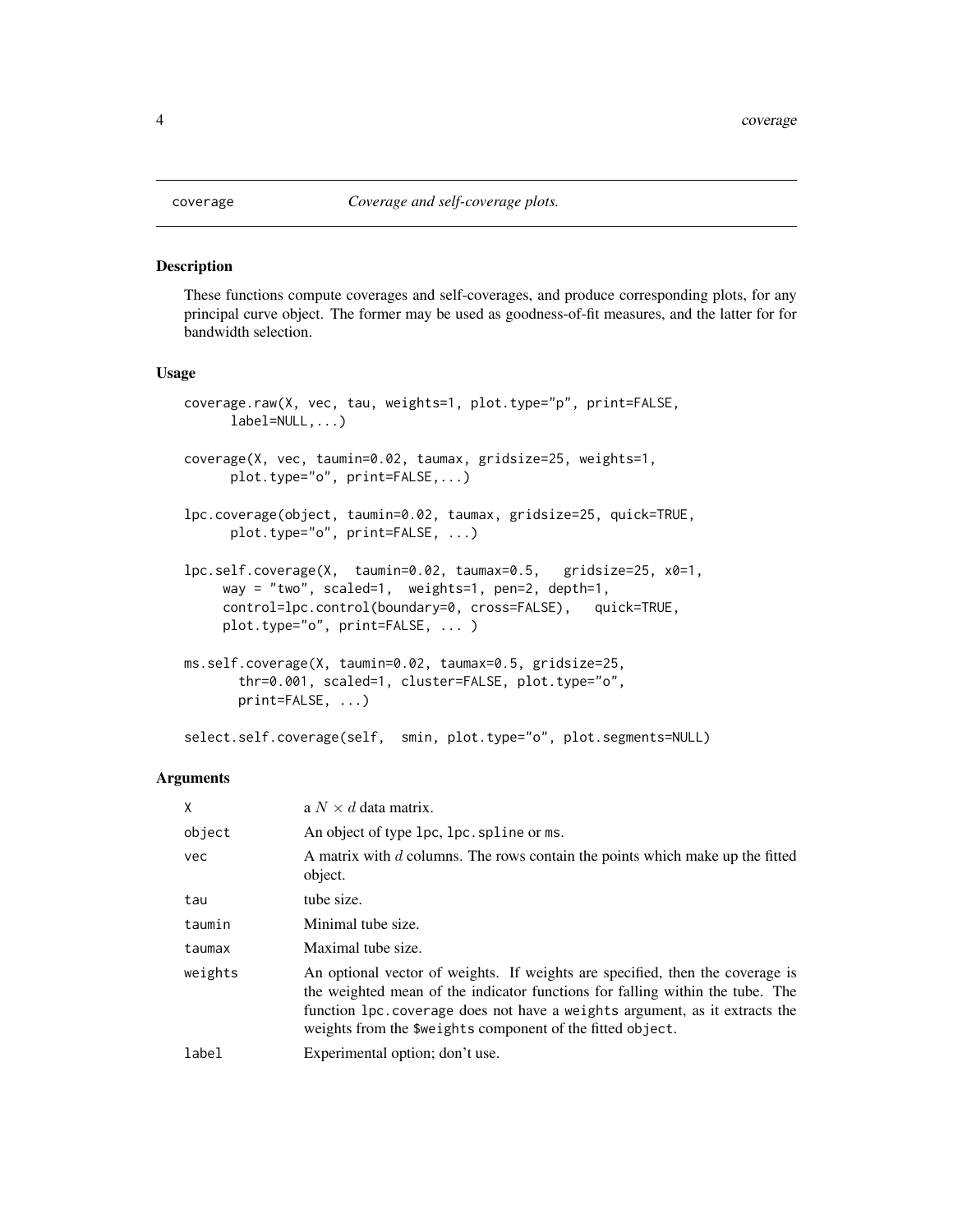#### <span id="page-4-0"></span>coverage 5 and 5 and 5 and 5 and 5 and 5 and 5 and 5 and 5 and 5 and 5 and 5 and 5 and 5 and 5 and 5 and 5 and 5 and 5 and 5 and 5 and 5 and 5 and 5 and 5 and 5 and 5 and 5 and 5 and 5 and 5 and 5 and 5 and 5 and 5 and 5 a

| gridsize      | The number of different tube sizes to consider.                                                                                                                                                                                                                                                                                                                                                                                                                                                           |
|---------------|-----------------------------------------------------------------------------------------------------------------------------------------------------------------------------------------------------------------------------------------------------------------------------------------------------------------------------------------------------------------------------------------------------------------------------------------------------------------------------------------------------------|
| quick         | If TRUE, an approximate coverage curve is provided by computing distances<br>between data points and the curve through the closest local centers or mass;<br>whereas with FALSE we use the distances of the points when projected orthog-<br>onally onto the spline representation of the local principal curve. The latter takes<br>considerably more computing time. The resulting coverage curves are generally<br>very similar, but the quick version may deliver little spurious peaks occasionally. |
| thr           | adjacent mean shift clusters are merged if their relative distance falls below this<br>threshold.                                                                                                                                                                                                                                                                                                                                                                                                         |
| cluster       | if TRUE, distances are always measured to the cluster to which an observation is<br>assigned, rather than to the nearest cluster.                                                                                                                                                                                                                                                                                                                                                                         |
| self          | An object of class self, or a matrix with two columns providing a self-coverage<br>curve.                                                                                                                                                                                                                                                                                                                                                                                                                 |
| smin          | Minimum coverage for bandwidth selection. Default: 1/3 for clustering, 2/3 for<br>principal curves.                                                                                                                                                                                                                                                                                                                                                                                                       |
| plot.type     | If set to 0, no plotted output is given. Otherwise, an appropriate plot is provided,<br>using the plotting type as specified.                                                                                                                                                                                                                                                                                                                                                                             |
| plot.segments | A list with default $list(lty=c(1,2,3),lwd=c(2,1,1),lcol=c(3,3,3))$ which<br>specifies how (and how many) bandwidth candidates, in order of decreasing neg-<br>ative second derivative of self-coverage, are to be highlighted.                                                                                                                                                                                                                                                                           |
| print         | If TRUE, coverage values are printed on the screen as soon as computed. This<br>is quite helpful especially if gridsize is large.                                                                                                                                                                                                                                                                                                                                                                         |
|               | x0, way, scaled, pen, depth, control<br>Auxiliary parameters as outlined in lpc, lpc. control, and ms.                                                                                                                                                                                                                                                                                                                                                                                                    |
| $\cdots$      | Optional graphical parameters passed to the corresponding plotting functions.                                                                                                                                                                                                                                                                                                                                                                                                                             |

# Details

The function coverage.raw computes the coverage, i.e. the proportion of data points lying inside a circle or band with radius  $\tau$ , for a fixed value tau. The whole coverage curve  $C(\tau)$  is constructed through function coverage.

Functions coverage. raw and coverage can be used for any object fitted by an unsupervised learning technique (for instance, HS principal curves, or even clustering algorithms), while the functions prefixing with lpc. and ms. can only be used for the corresponding objects. The functions lpc.coverage and ms.coverage are wrappers around coverage which operate directly a fitted object, rather than a data matrix.

Function select.self.coverage extracts suitable bandwidths from the self-coverage curve, and produces a plot. The function is called from within lpc.self.coverage or ms.self.coverage but can also be called directly by the user (for instance, if the graphical output is to be reproduced, or if the minimum coverage smin is to be modified). The component \$select contains the selected candidate bandwidths, in the order of strength of evidence provided by the self-coverage criterion (the best bandwidth comes first, etc.). A plot is produced as a by-product, which symbolizes the best bandwidth by a thick solid line, the second-best by a dashed line, and the third-best by a dotted line. It is recommended to run the self-coverage functions with fixed starting points, as in the examples below, and to scale by the range only.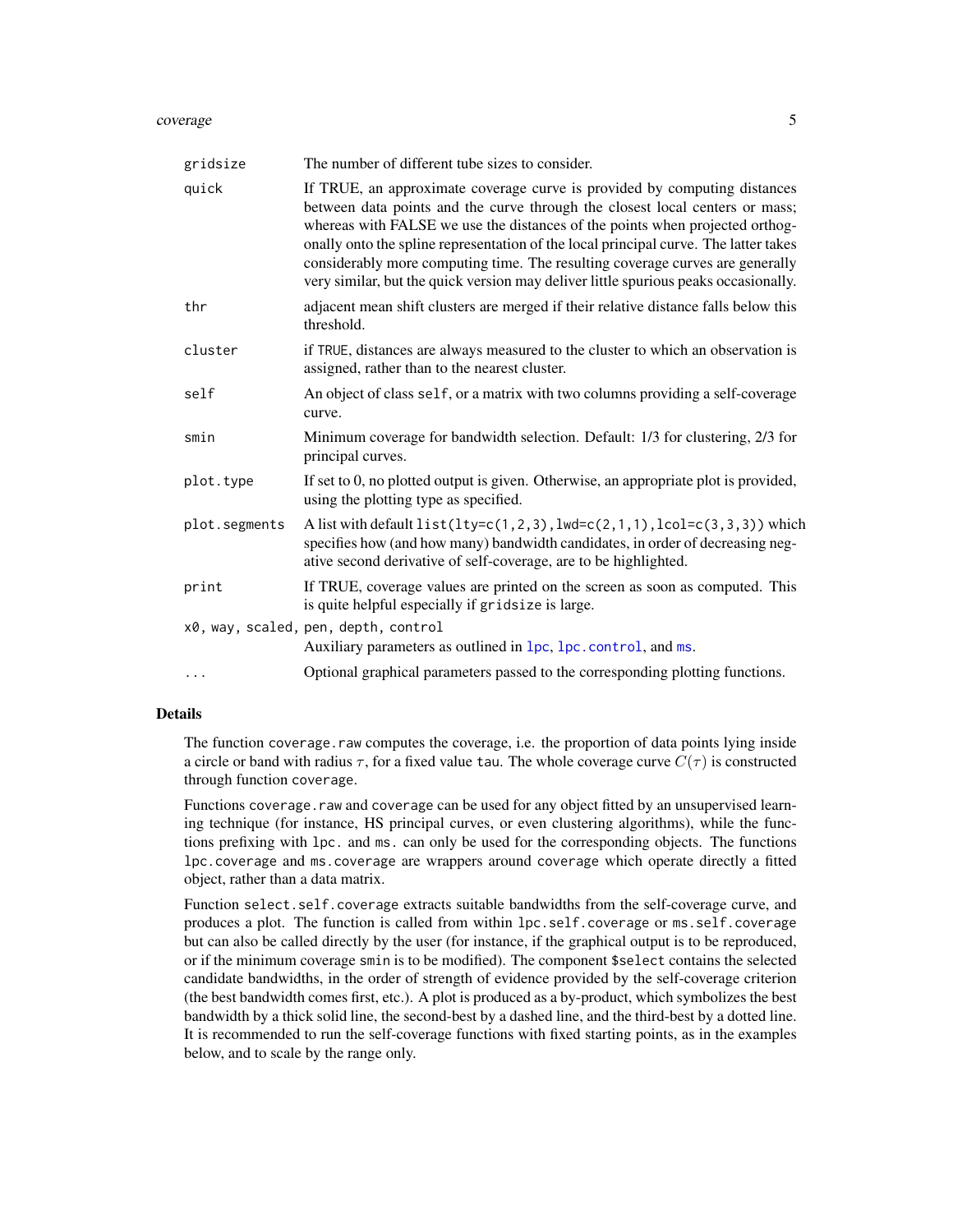<span id="page-5-0"></span>See Einbeck (2011) for details. Note that the original publication by Einbeck, Tutz, and Evers (2005) uses 'quick' coverage curves.

#### Value

A list of items, and a plot (unless plot.type=0).

The functions lpc.self.coverage and ms.self.coverage produce an object of class self. The component \$select recommends suitable bandwidths for the use in lpc, in the order of strength of evidence. These correspond to points of strong negative curvature (implemented via second differences) of the self-coverage curve.

#### Author(s)

J. Einbeck

# References

Einbeck, J., Tutz, G., & Evers, L. (2005). Local principal curves. Statistics and Computing 15, 301-313.

Einbeck, J. (2011). Bandwidth selection for mean-shift based unsupervised learning techniques: a unified approach via self-coverage. Journal of Pattern Recognition Research 6, 175-192.

#### See Also

[lpc](#page-11-1), [ms](#page-19-1)

# Examples

```
data(faithful)
mfit <- ms(faithful)
coverage(mfit$data, mfit$cluster.center, gridsize=18)
```

```
## Not run:
f.self <- ms.self.coverage(faithful,gridsize= 50, taumin=0.1, taumax=0.5, plot.type="o")
h <- select.self.coverage(f.self)$select
mfit2 <- ms(faithful,h=h[2]) # using `second-best' suggested bandwidth
```

```
## End(Not run)
```

```
## Not run:
data(gvessel)
g.self <-lpc.self.coverage(gvessel[,c(2,4,5)], x0=c(35, 1870, 6.3), print=FALSE, plot.type=0)
h <- select.self.coverage(g.self)$select
g.lfit \leftarrow lpc(gvessel[, c(2,4,5)], h=h[1], x0=c(35, 1870, 6.3))lpc.coverage(g.lfit, gridsize=10, print=FALSE)
```
## End(Not run)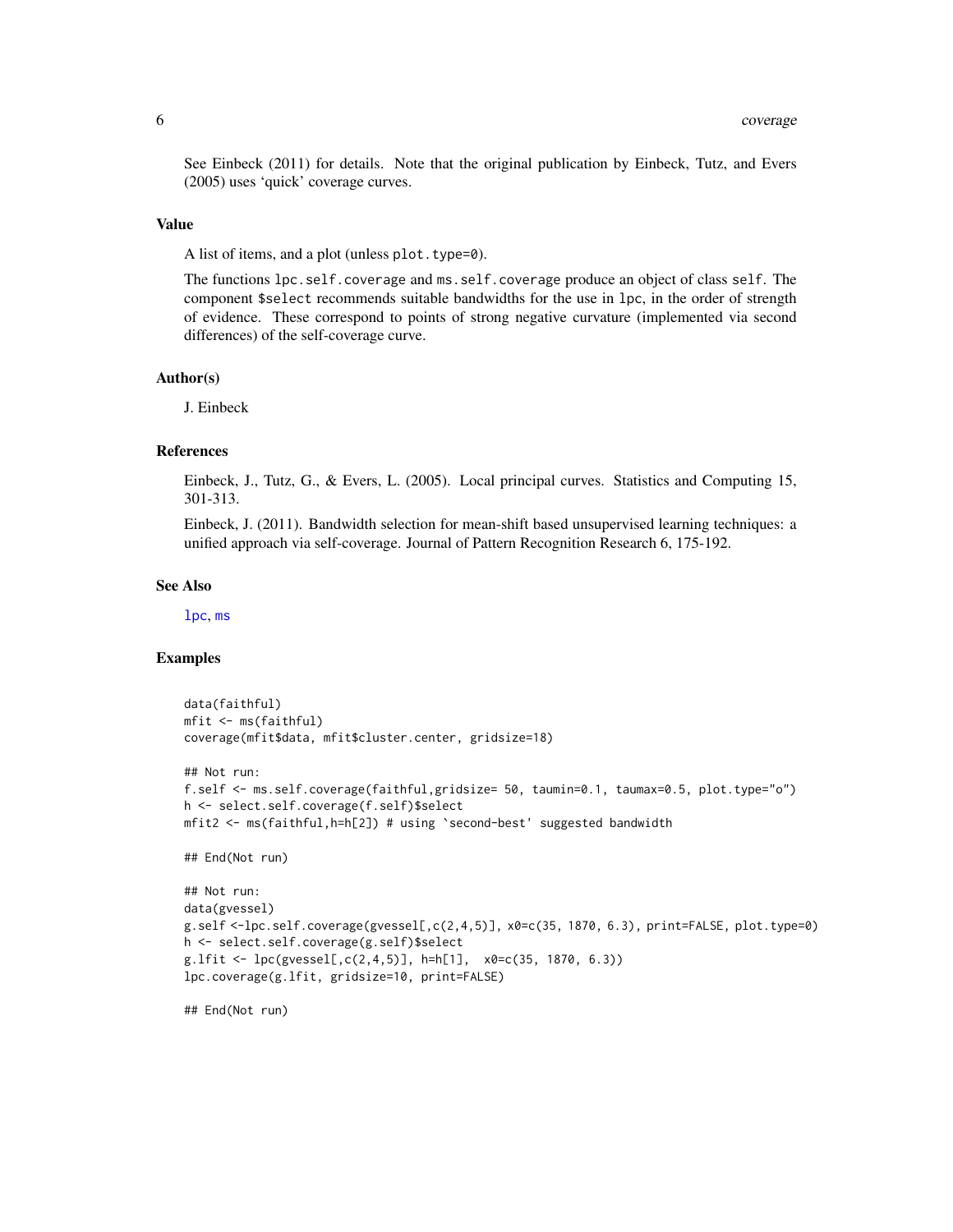<span id="page-6-0"></span>

# Description

Internal function of package LPCM called by lpc. Do not use!

# Usage

```
followx(Xi, x0, h, t0, iter, way, weights, pen = 2, phi = 1,lasteigenvector = 0, rho0 = 0.4, boundary=0.005,
    convergence.at= 0.000001, cross=TRUE)
```
# Arguments

Xi x0 h t0 iter way weights pen phi lasteigenvector rho0 boundary convergence.at cross Author(s)

JE

# See Also

[lpc](#page-11-1)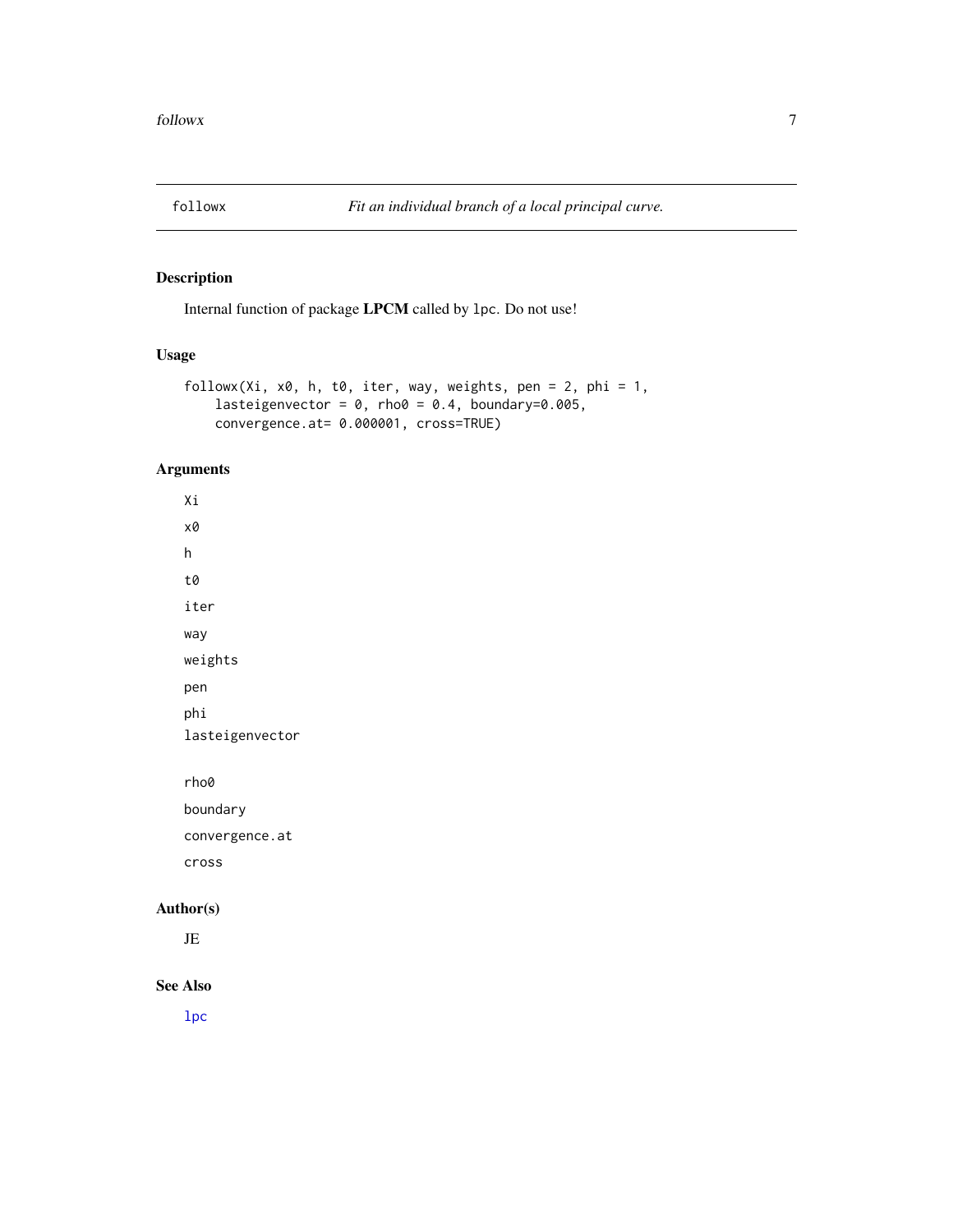<span id="page-7-0"></span>

# Description

(Simulated) spectral decomposition of stellar objects, generated in the framework of the Gaia project.

#### Usage

data(gaia)

# Format

A data frame with 8286 observations on the following 22 variables.

ID ID of the object

- metallicity metallicity (abundance); that is proportion of matter other than hydrogen and helium relative to that of the sun.
- gravity the surface gravity; that is acceleration due to gravity at the surface of the star.
- temperature the 'effective' temperature (K); that is the temperature of the observable part of the stellar atmosphere.
- band1 photon counts in band 1
- band2 photon counts in band 2
- band3 photon counts in band 3
- band4 photon counts in band 4
- band5 photon counts in band 5
- band6 photon counts in band 6
- band7 photon counts in band 7
- band8 photon counts in band 8
- band9 photon counts in band 9
- band10 photon counts in band 10
- band11 photon counts in band 11
- band12 photon counts in band 12
- band13 photon counts in band 13
- band14 photon counts in band 14
- band15 photon counts in band 15
- band16 photon counts in band 16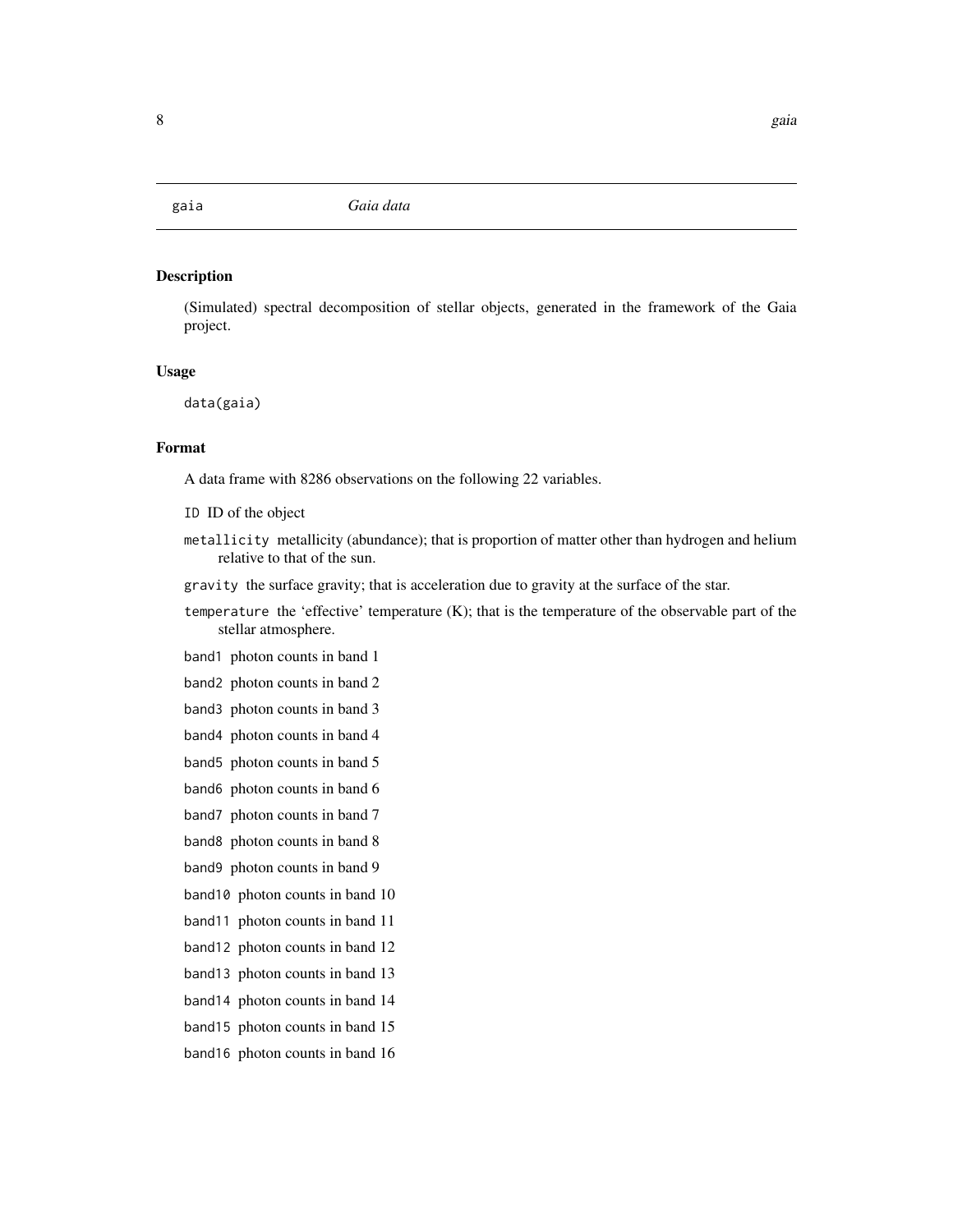#### Details

Gaia is an astrophysics mission of the European Space Agency (ESA) which will undertake a detailed survey of over 10^9 stars in our Galaxy and extragalactic objects. An important part of the scientific analysis of these data is the classification of all the objects as well as the estimation of stellar astrophysical parameters (effective stellar temperature, surface gravity, metallicity). This will be done on the basis of high-dimensional spectroscopic and astrometric data such as those ones given here.

More precisely, the spectral data come in form of photon counts ("fluxes") observed in (originally) 96 wavelength intervals ("bands"), see Bailer-Jones (2010) for more details. The data given here are a 16-dimensional subset created by binning/selecting from the 96 bands. The counts given here are standardized, i.e. they are divided by the total number of incoming photons over all filters (in other words, they add up to 1). Note that these data are simulated using computer models. The satellite which will collect the actual data will be launched in 2012.

The 16-d spectral data have been used in Einbeck, Evers and Bailer-Jones (2008) as well as Einbeck, Evers and Powell (2010) in order to predict the stellar temperature.

#### Source

Coryn Bailer-Jones (MPIA Heidelberg).

# References

Bailer-Jones, C.A.L. (2010). The ILIUM forward modelling algorithm for multivariate parameter estimation and its application to derive stellar parameters from Gaia spectrophotometry, Monthly Notices of the Royal Astronomical Society, vol. 403, pp. 96-116.

Einbeck, J., Evers, L., and Bailer-Jones, C.A.L. (2008). Representing complex data using localized principal components with application to astronomical data. In: Gorban, A, Kegl, B, Wunsch, D,  $\&$ Zinovyev, A: Principal Manifolds for Data Visualization and Dimension Reduction; Lecture Notes in Computational Science and Engineering 58, 180-204, ISSN/ISBN: 978-3-540-73749-0.

Einbeck, J., Evers, L., and Powell, B. (2010): Data compression and regression through local principal curves and surfaces, International Journal of Neural Systems, 20, 177-192.

#### Examples

```
data(gaia)
s <- sample(nrow(gaia),200)
library(lattice)
splom(gaia[s,5:20], cex=0.3, pscales=0)
## Not run:
gaia.pc <- princomp(gaia[s,5:20])
temp <- gaia$temperature
tempcol <- (temp[s]- min(temp[s]))/max(temp[s]- min(temp[s]))
library(scatterplot3d)
scatterplot3d(gaia.pc$scores[,c(2,1,3)], pch="+",
     color=rgb(sqrt(tempcol),0,1-sqrt(tempcol)))
     # This is a 3D scatterplot of the first three principal component scores;
     # with higher stellar temperatures shaded in red colour.
```
gaia dia 49.913° ary 1.1131° amin'ny soratra desimaly. Ny faritr'i Normaliesa dia 4.0189.<br>Ny faritr'ora dia GMT+1.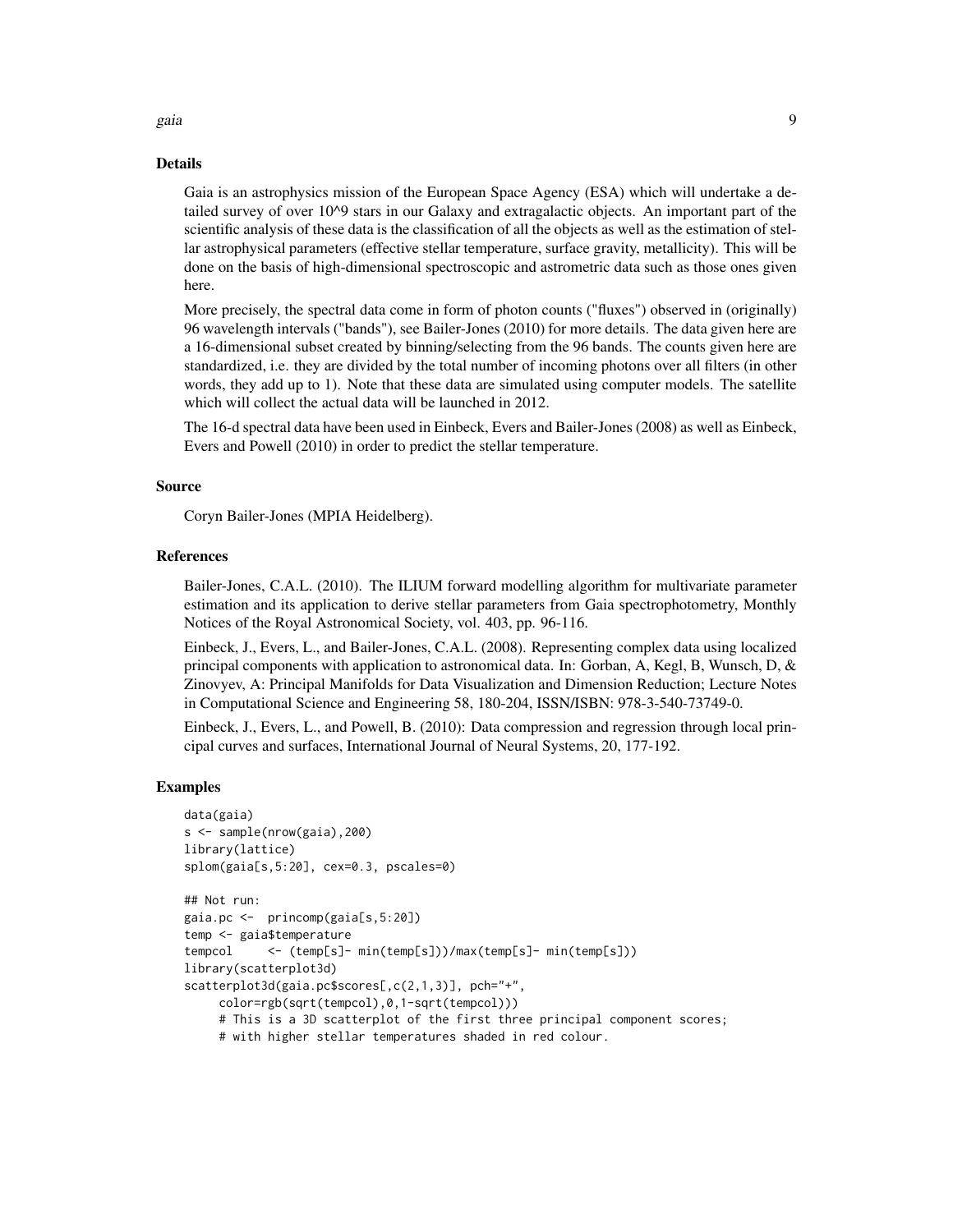```
## End(Not run)
```
gvessel *North Atlantic Water Temperature Data.*

# **Description**

These are observations taken over nine days in May 2000 by the German vessel Gauss in the North Atlantic.

# Usage

data(gvessel)

#### Format

A data frame with 643 observations on the following 7 variables.

day2g an integer for the day at which the measurement was taken.

salg a numeric vector with measurements of salinity according to the PSS (Practical Salinity Scale).

tempg a numeric vector with measurements of water temperature in degrees Celsius.

depthg a numeric vector with the water depths (in meters) at which the measurements were taken.

oxyg a numeric vector with measurements of oxygen content (mm per litre of water)

longg longitude

latg latitude

# Source

Retrieved by B. Powell from the World Ocean Database, [http://www.nodc.noaa.gov/OC5/WOD/](http://www.nodc.noaa.gov/OC5/WOD/pr_wod.html) [pr\\_wod.html](http://www.nodc.noaa.gov/OC5/WOD/pr_wod.html).

#### References

Einbeck, J., Evers, L., and Powell, B. (2010): Data compression and regression through local principal curves and surfaces, International Journal of Neural Systems, 20, 177-192.

# Examples

```
data(gvessel)
pairs(gvessel[,c(3,2,4,5)])
tcol <- (gvessel$tempg- min(gvessel$tempg))/(max(gvessel$tempg)- min(gvessel$tempg))
require(scatterplot3d)
scatterplot3d(gvessel[,2],gvessel[,4],gvessel[,5], color=rgb(tcol,0,1-tcol))
```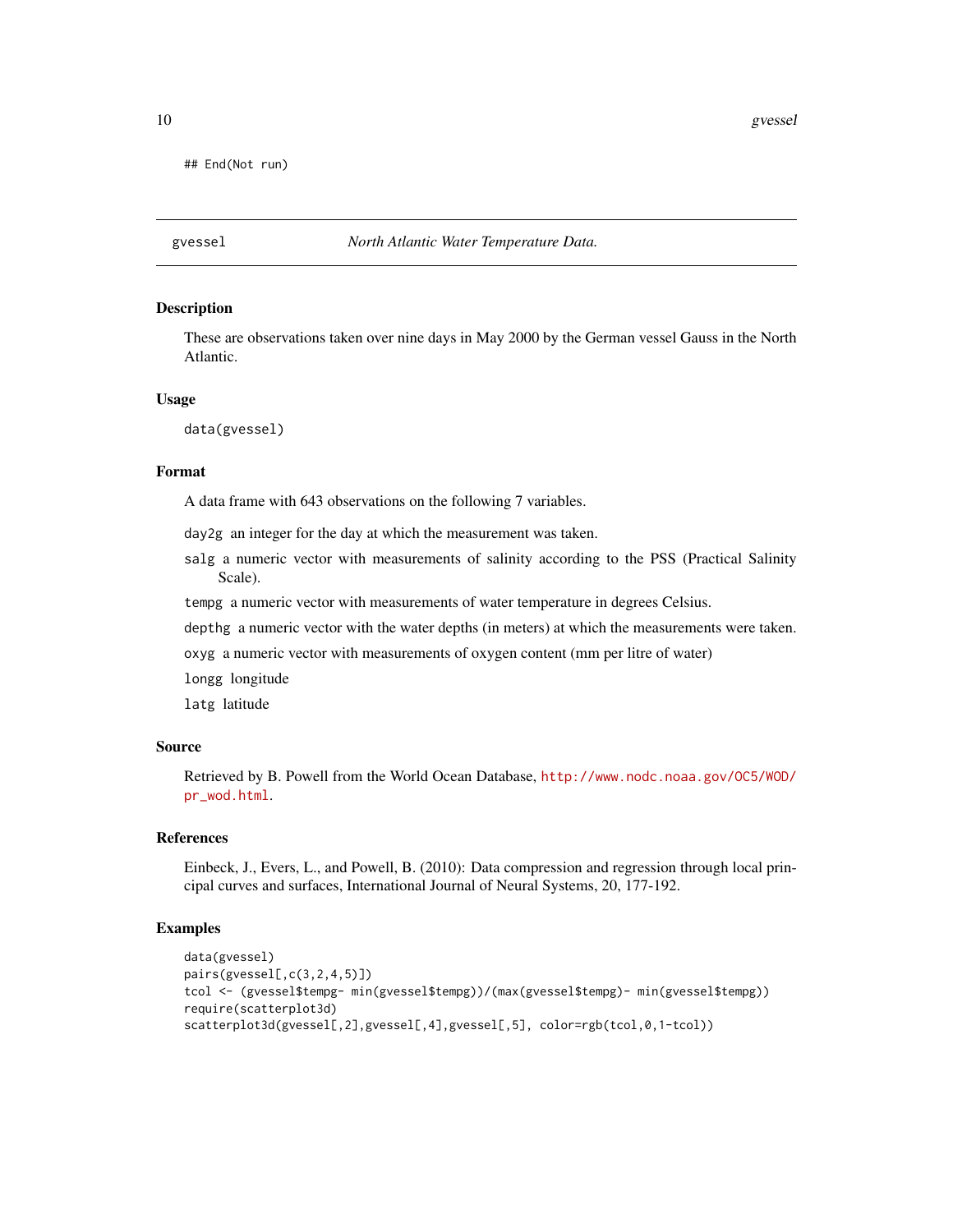<span id="page-10-0"></span>kernels.and.distances *Auxiliary kernel and distance functions.*

# Description

Internal LPCM functions which are normally not to be called by the user.

# Usage

```
\text{kern}(y, x = 0, h = 1)kernd(X, x, h)
kdex(X, x, h)
distancevector(X, y, d = "euclid", na.rm = TRUE)
vecdist(X,Y)
mindist(X,y)
enorm(x)
```
# Arguments

| x     | a number or vector.                       |
|-------|-------------------------------------------|
| ν     | a vector.                                 |
| h     | a bandwidth.                              |
| X     | a matrix.                                 |
|       | a matrix.                                 |
| d     | type of distance measure (only 'euclid'). |
| na.rm |                                           |

# Details

kern specifies the base kernel (by default Gaussian) used in lpc ; kernd is the corresponding multivariate product kernel. kdex is a pointwise multivariate kernel density estimator.

distancevector makes use of function vdisseuclid from R package hopach (but that package does not need to be loaded). enorm is the Euclidean norm.

# Author(s)

JE

# References

Pollard, van der Laan, and Wall (2010). Hierarchical Ordered Partitioning and Collapsing Hybrid (HOPACH). R package hopach version 2.9.1.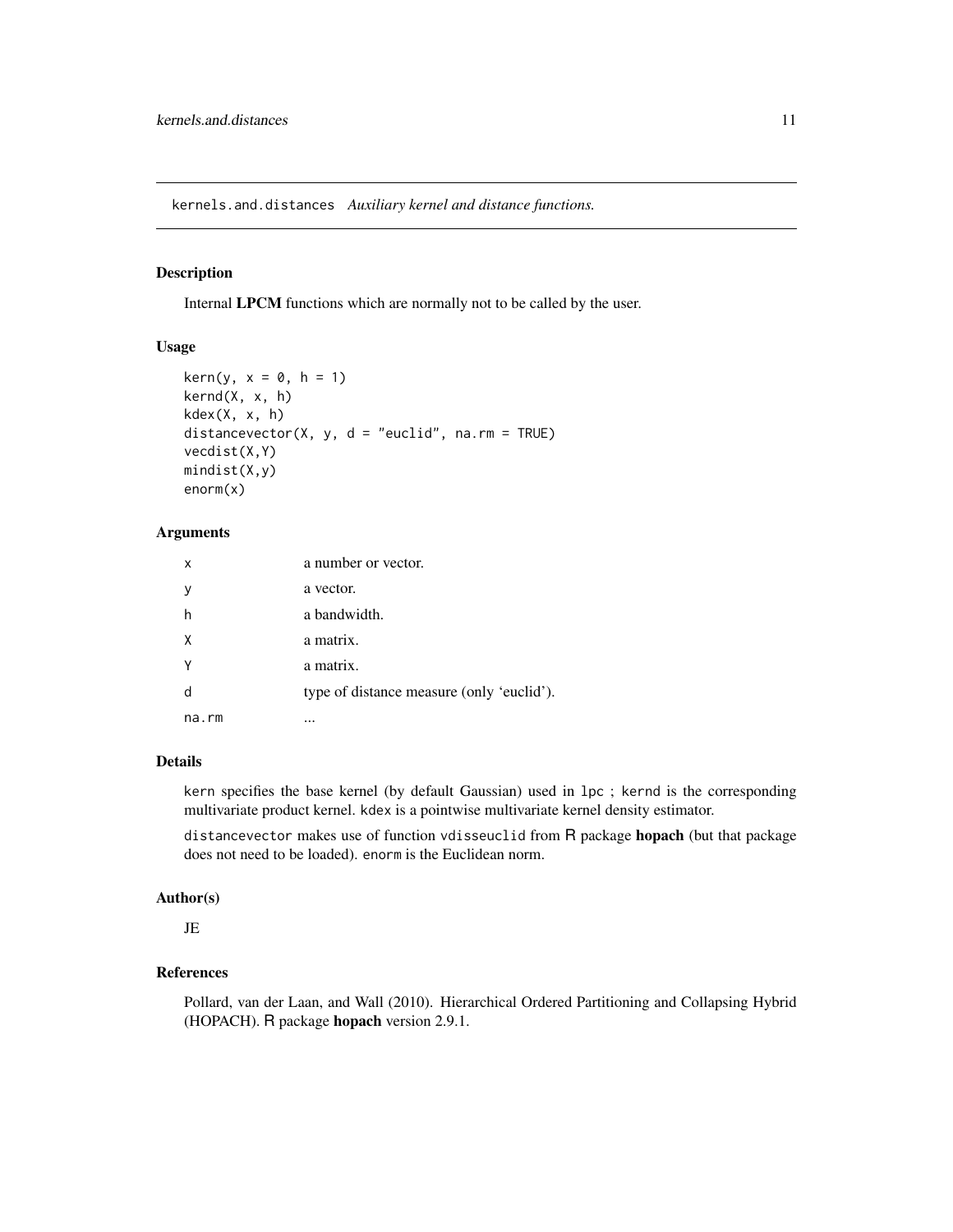# <span id="page-11-1"></span><span id="page-11-0"></span>Description

This is the main function which computes the actual local principal curve, i.e. a sequence of local centers of mass.

# Usage

```
lpc(X, h, t0 = mean(h), x0, way = "two", scaled = 1,weights=1, pen = 2, depth = 1, control=lpc.control())
```
# Arguments

| Χ       | data matrix with $N$ rows (observations) and $d$ columns (variables).                                                                                                                                                                                                                                                                                                                                                                                                                                                                                                                                                                                                                                                                                                          |
|---------|--------------------------------------------------------------------------------------------------------------------------------------------------------------------------------------------------------------------------------------------------------------------------------------------------------------------------------------------------------------------------------------------------------------------------------------------------------------------------------------------------------------------------------------------------------------------------------------------------------------------------------------------------------------------------------------------------------------------------------------------------------------------------------|
| h       | bandwidth. May be either specified as a single number, then the same bandwidth<br>is used in all dimensions, or as a $d$ -dimensional bandwidth vector. If the data<br>are scaled, then the bandwidth has to be specified in fractions of the data range<br>or standard deviation, respectively, e.g. scaled=1 and $h = c(0.2, 0.1)$ gives<br>20 percent of the range of the first variable and 10 percent of the range of the<br>second variable. If left unspecified, then default settings are invoked; see the<br>'Notes' section below.                                                                                                                                                                                                                                   |
| t0      | scalar step length. Default setting is $t\theta = h$ , if h is a scalar, and $t\theta = \text{mean}(h)$ , if h<br>is a vector.                                                                                                                                                                                                                                                                                                                                                                                                                                                                                                                                                                                                                                                 |
| x0      | specifies the choice of starting points. The default choice x0=1 will select one<br>suitable starting point automatically (in form of a local density mode). The sec-<br>ond built-in option x0=0 will use all local density modes as starting points, hence<br>produce as many branches as modes. Optionally, one can also set one or more<br>starting points manually here. This can be done in form of a matrix, where each<br>row corresponds to a starting point, or in form of a vector, where starting points<br>are read in consecutive order from the entries of the vector. The starting point<br>has always to be specified on the original data scale, even if scaled >0. A fixed<br>number of starting points can be enforced through option mult in lpc.control. |
| way     | "one": go only in direction of the first local eigenvector, "back": go only in<br>opposite direction, "two": go from starting point in both directions.                                                                                                                                                                                                                                                                                                                                                                                                                                                                                                                                                                                                                        |
| scaled  | if 1 (or TRUE), scales each variable by dividing through its range. If scaled=2,<br>scaling is performed by dividing through the standard deviation (see also the<br>Notes section below).                                                                                                                                                                                                                                                                                                                                                                                                                                                                                                                                                                                     |
| weights | a vector of observation weights (can also be used to exclude individual observa-<br>tions from the computation by setting their weight to zero.)                                                                                                                                                                                                                                                                                                                                                                                                                                                                                                                                                                                                                               |
| pen     | power used for angle penalization (see $[1]$ ). If set to 0, the angle penalization is<br>switched off.                                                                                                                                                                                                                                                                                                                                                                                                                                                                                                                                                                                                                                                                        |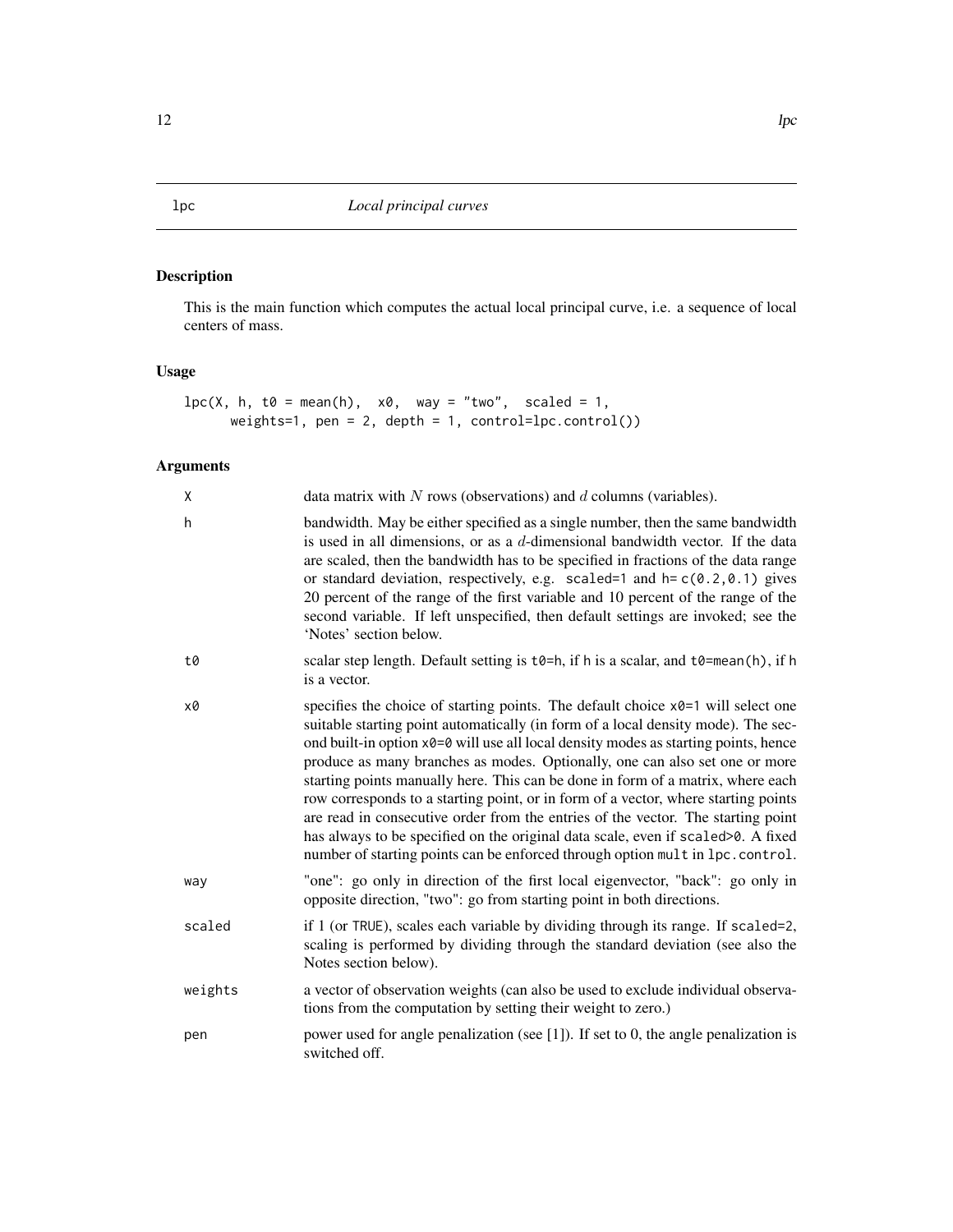<span id="page-12-0"></span>

| depth   | maximum depth of branches ( $\phi_{max}$ in [2]), restricted to the values 1,2 or 3 (The |
|---------|------------------------------------------------------------------------------------------|
|         | original LPC branch has depth 1. If, along this curve, a point features a high           |
|         | second local PC, this launches a new starting point, and the resulting branch            |
|         | has depth 2. If, along this branch, a point features a high second local PC, this        |
|         | launches a new starting point, and the resulting branch has depth 3.)                    |
| control | Additional parameters steering particularly the starting-, boundary-, and conver-        |
|         | gence behavior of the fitted curve. See lpc.control.                                     |

# Value

A list of items:

| <b>LPC</b>      | The coordinates of the local centers of mass of the fitted principal curve. |  |  |  |  |  |  |
|-----------------|-----------------------------------------------------------------------------|--|--|--|--|--|--|
| Parametrization |                                                                             |  |  |  |  |  |  |
|                 | Curve parameters and branch labels for each local center of mass.           |  |  |  |  |  |  |
| h               | The bandwidth used for the curve estimation.                                |  |  |  |  |  |  |
| to              | The constant $t_0$ used for the curve estimation.                           |  |  |  |  |  |  |
| starting.points |                                                                             |  |  |  |  |  |  |
|                 | The coordinates of the starting point(s) used.                              |  |  |  |  |  |  |
| data            | The data frame used for curve estimation.                                   |  |  |  |  |  |  |
| scaled          | the user-supplied value, could be boolean or numerical                      |  |  |  |  |  |  |
| weights         | The vector of weights used for curve estimation.                            |  |  |  |  |  |  |
| control         | The settings used in $lpc$ control()                                        |  |  |  |  |  |  |
| Misc            | Miscellanea.                                                                |  |  |  |  |  |  |
|                 |                                                                             |  |  |  |  |  |  |

# Note

All values provided in the output refer to the scaled data, unless scaled=0 or (equivalently) scaled=FALSE. Use [unscale](#page-26-1) to convert the results back to the original data scale.

The default option scaled=1 or scaled=TRUE scales the data by dividing each variable through their range (differing from the scaling through the standard deviation as common e.g. for PCA). The setting scaled=2, and in fact all other settings scaled>0, will scale the data by their standard deviation.

If scaled=1 or if no scaling is applied, then the default bandwidth setting is 10 percent of the data range in each direction. If the data are scaled through the standard deviation, then the default setting is 40 percent of the standard deviation in each direction.

# Author(s)

J. Einbeck and L. Evers. See [LPCM-package](#page-1-1) for further acknowledgements.

# References

[1] Einbeck, J., Tutz, G., & Evers, L. (2005). Local principal curves. Statistics and Computing 15, 301-313.

[2] Einbeck, J., Tutz, G., & Evers, L. (2005): Exploring Multivariate Data Structures with Local Principal Curves. In: Weihs, C. and Gaul, W. (Eds.): Classification - The Ubiquitous Challenge. Springer, Heidelberg, pages 256-263.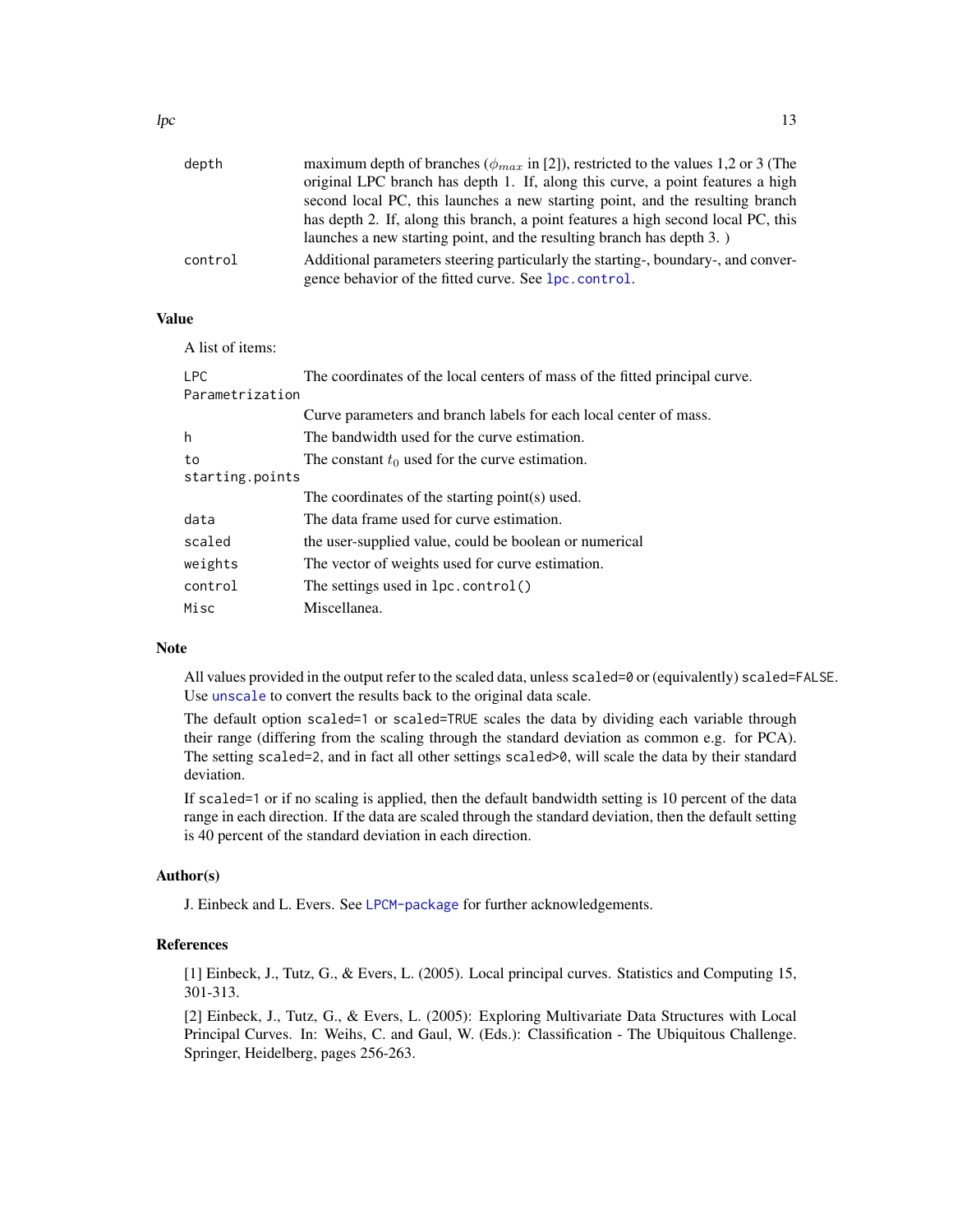# Examples

```
data(calspeedflow)
lpc1 <- lpc(calspeedflow[,3:4])
plot(lpc1)
data(mussels, package="dr")
lpc2 <- lpc(mussels[,-3], x0=as.numeric(mussels[49,-3]),scaled=0)
plot(lpc2, curvecol=2)
data(gaia)
s <- sample(nrow(gaia),200)
gaia.pc <- princomp(gaia[s,5:20])
lpc3 \leftarrow lpc(gaia.pc$scores[, c(2,1,3)], scaled=0)plot(lpc3, curvecol=2, type=c("curve","mass"))
# Simulated letter 'E' with branched LPC
ex<- c(rep(0,40), seq(0,1,length=20), seq(0,1,length=20), seq(0,1,length=20))
ey<- c(seq(0,2,length=40), rep(0,20), rep(1,20), rep(2,20))
sex<-rnorm(100,0,0.01); sey<-rnorm(100,0,0.01)
eex<-rnorm(100,0,0.1); eey<-rnorm(100,0,0.1)
ex1<-ex+sex; ey1<-ey+sey
ex2<-ex+eex; ey2<-ey+eey
e1<-cbind(ex1,ey1); e2<-cbind(ex2,ey2)
lpc.e1 \leq lpc(e1, h= c(0.1, 0.1), depth=2, scaled=0)plot(lpc.e1, type=c("curve","mass", "start"))
```
lpc.control *Auxiliary parameters for controlling local principal curves.*

# **Description**

This function bundles parameters controlling mainly the starting-, convergence-, boundary-, and stopping-behaviour of the local principal curve. It will be used only inside the lpc() function argument.

# Usage

```
lpc.control(iter =100, cross=TRUE,
            boundary = 0.005, convergence.at = 0.00001,
            mult=NULL, ms.h=NULL, ms.sub=30,
            pruning.thresh=0.0, rho0=0.4)
```
# Arguments

iter Maximum number of iterations on either side of the starting point within each branch.

<span id="page-13-0"></span>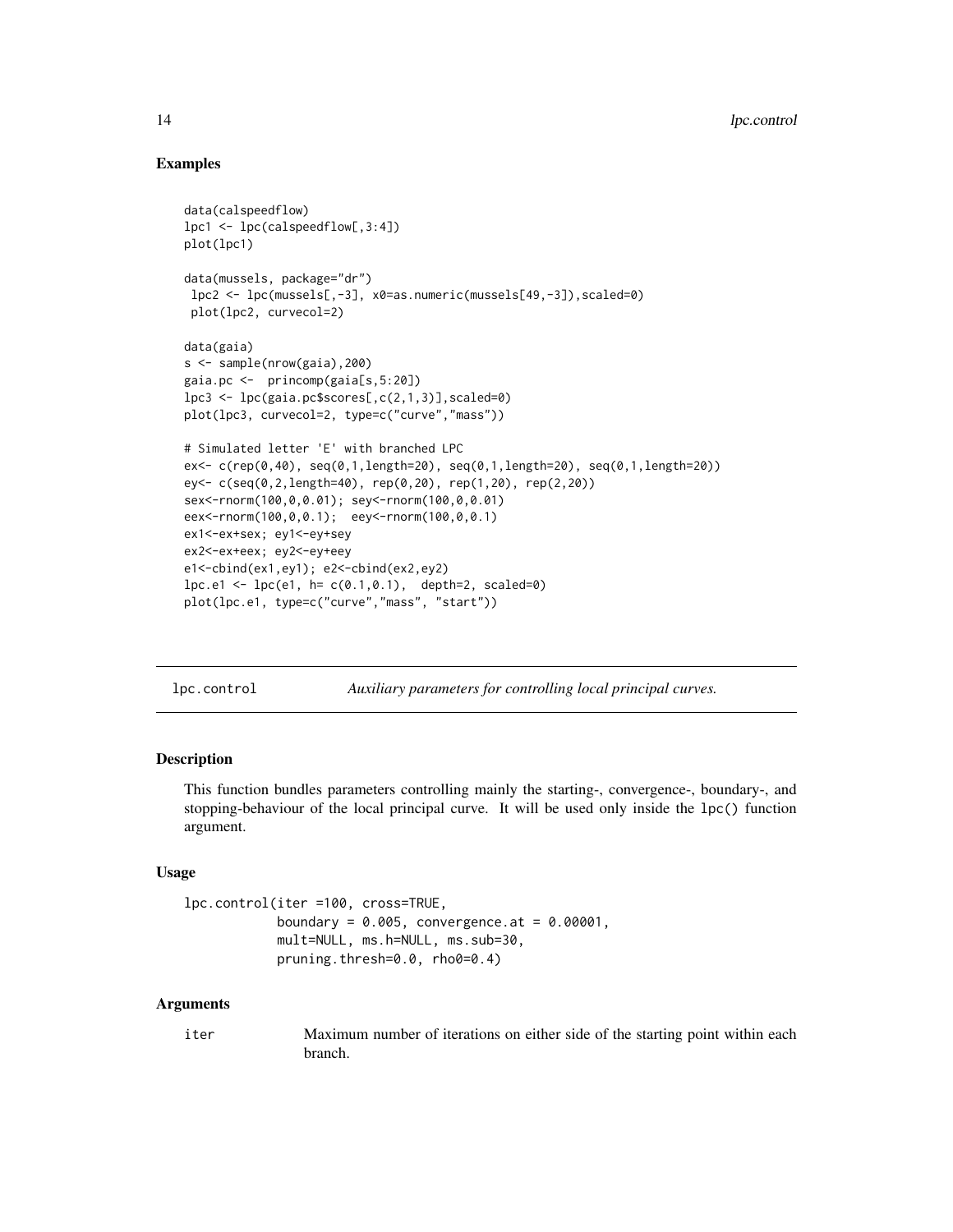| cross          | Logical parameter. If FALSE, a curve is stopped when it comes too close to an<br>another part of itself. Note: Even when cross=FALSE, different branches of the<br>curve (for higher depth or multiple starting points) are still allowed to cross.<br>This option only avoids crossing of each particular branch with itself. Used in<br>the self-coverage functions to avoid overfitting.                                                                                                                                                                                                                                                                  |
|----------------|--------------------------------------------------------------------------------------------------------------------------------------------------------------------------------------------------------------------------------------------------------------------------------------------------------------------------------------------------------------------------------------------------------------------------------------------------------------------------------------------------------------------------------------------------------------------------------------------------------------------------------------------------------------|
| boundary       | This boundary correction [2] reduces the bandwidth adaptively once the relative<br>difference of parameter values between two centers of mass falls below the given<br>threshold. This measure delays convergence and enables the curve to proceed<br>further into the end points. If set to 0, this boundary correction is switched off.                                                                                                                                                                                                                                                                                                                    |
| convergence.at | This forces the curve to stop if the relative difference of parameter values be-<br>tween two centers of mass falls below the given threshold. If set to 0, then the<br>curve will always stop after exactly iter iterations.                                                                                                                                                                                                                                                                                                                                                                                                                                |
| mult           | numerical value which enforces a fixed number of starting points. If the num-<br>ber given here is larger than the number of starting points provided at $x\theta$ , then<br>the missing points will be set at random (For example, if $d = 2$ , mult=3,<br>and $x0 = c(58.5, 17.8, 80, 20)$ , then one gets the starting points (58.5, 17.8),<br>(80,20), and a randomly chosen third one. Another example for such a situation<br>is $x0$ =NULL with mult=1, in which one random starting point is chosen). If the<br>number given here is smaller the number of starting points provided at x0, then<br>only the first mult starting points will be used. |
| ms.h           | sets the bandwidth (vector) for the initial mean shift procedure which finds the<br>local density modes, and, hence, the starting points for the LPC. If unspecified,<br>the bandwidth h used in function 1pc is used here too.                                                                                                                                                                                                                                                                                                                                                                                                                              |
| ms.sub         | proportion of data points (default=30) which are used to initialize mean shift<br>trajectories for the mode finding. In fact, we use<br>min(max(ms.sub,floor(ms.sub*N/100)),10*ms.sub)<br>trajectories.                                                                                                                                                                                                                                                                                                                                                                                                                                                      |
| pruning.thresh | Prunes branches corresponding to higher-depth starting points if their density<br>estimate falls below this threshold. Typically, a value between 0.0 and 1.0. The<br>setting 0.0 means no pruning.                                                                                                                                                                                                                                                                                                                                                                                                                                                          |
| rho0           | A numerical value which steers the birth process of higher-depth starting points.<br>Usually, between 0.3 and 0.4 (see reference [1]).                                                                                                                                                                                                                                                                                                                                                                                                                                                                                                                       |

# Value

A list of the nine specified input parameters, which can be read by the control argument of the lpc function.

# Author(s)

JE

# References

[1] Einbeck, J., Tutz, G. & Evers, L. (2005): Exploring Multivariate Data Structures with Local Principal Curves. In: Weihs, C. and Gaul, W. (Eds.): Classification - The Ubiquitous Challenge. Springer, Heidelberg, pages 256-263.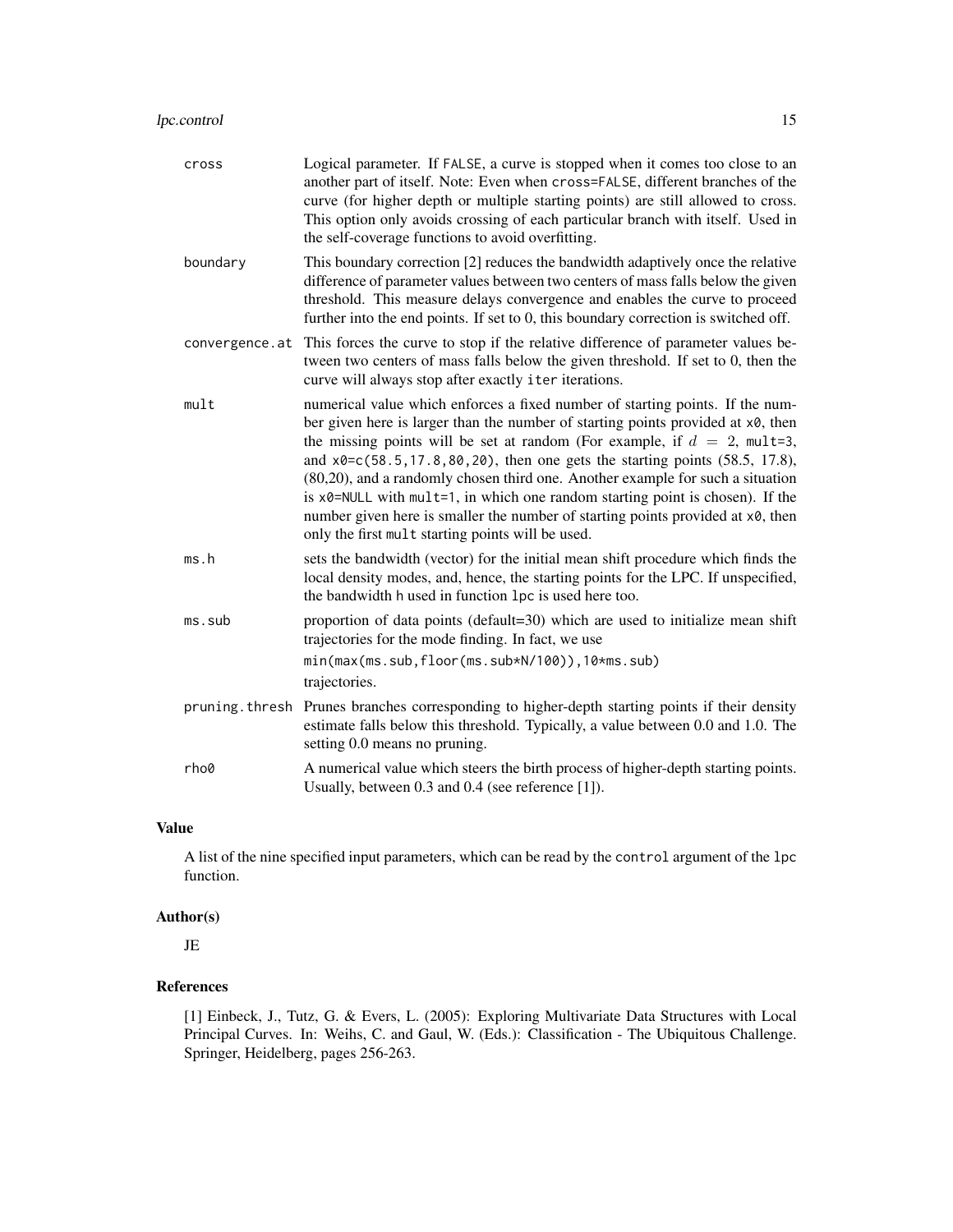<span id="page-15-0"></span>[2] Einbeck, J. and Zayed, M. (2014). Some asymptotics for localized principal components and curves. Communications in Statistics - Theory and Methods 43, 1736-1749.

# Examples

```
data(calspeedflow)
fit1 <- lpc(calspeedflow[,c(3,4)], x0=c(50,60), scaled=1,
   control=lpc.control(iter=20, boundary=0))
plot(fit1, type=c("curve","start","mass"))
```
<span id="page-15-1"></span>lpc.project *Projection onto LPC*

# Description

Projects a new observation onto the spline representation of the local principal curve.

# Usage

lpc.project(object, newdata, ...)

# Arguments

| object                  | Object of class 1pc or 1pc. spline.                      |
|-------------------------|----------------------------------------------------------|
| newdata                 | A data frame containing the new data to be projected.    |
| $\cdot$ $\cdot$ $\cdot$ | Additional arguments to be passed to lpc.project.spline. |

# Value

| closest.pi    | Projection index of projected point(s) (in cubic spline parametrization).                                                                                  |
|---------------|------------------------------------------------------------------------------------------------------------------------------------------------------------|
| closest.or.pi | Projection index of projected point(s) (in terms of the original LPC parametriza-<br>tion).                                                                |
|               | closest.coords Coordinates of projected data point(s)                                                                                                      |
| closest.dist  | Euclidean distance between data point(s) and their projected counterpart(s).                                                                               |
|               | closest. branch ID of branch onto which the data point was projected (the IDs get allocated in<br>the output component \$Parametrization of function 1pc). |

# Note

The parametrization of the cubic spline function is not exactly the same as that of the original LPC. The reason is that the latter uses Euclidean distances between centers of masses, while the former uses the arc length along the cubic spline. The differences are normally quite small, though.

# Author(s)

J. Einbeck and L. Evers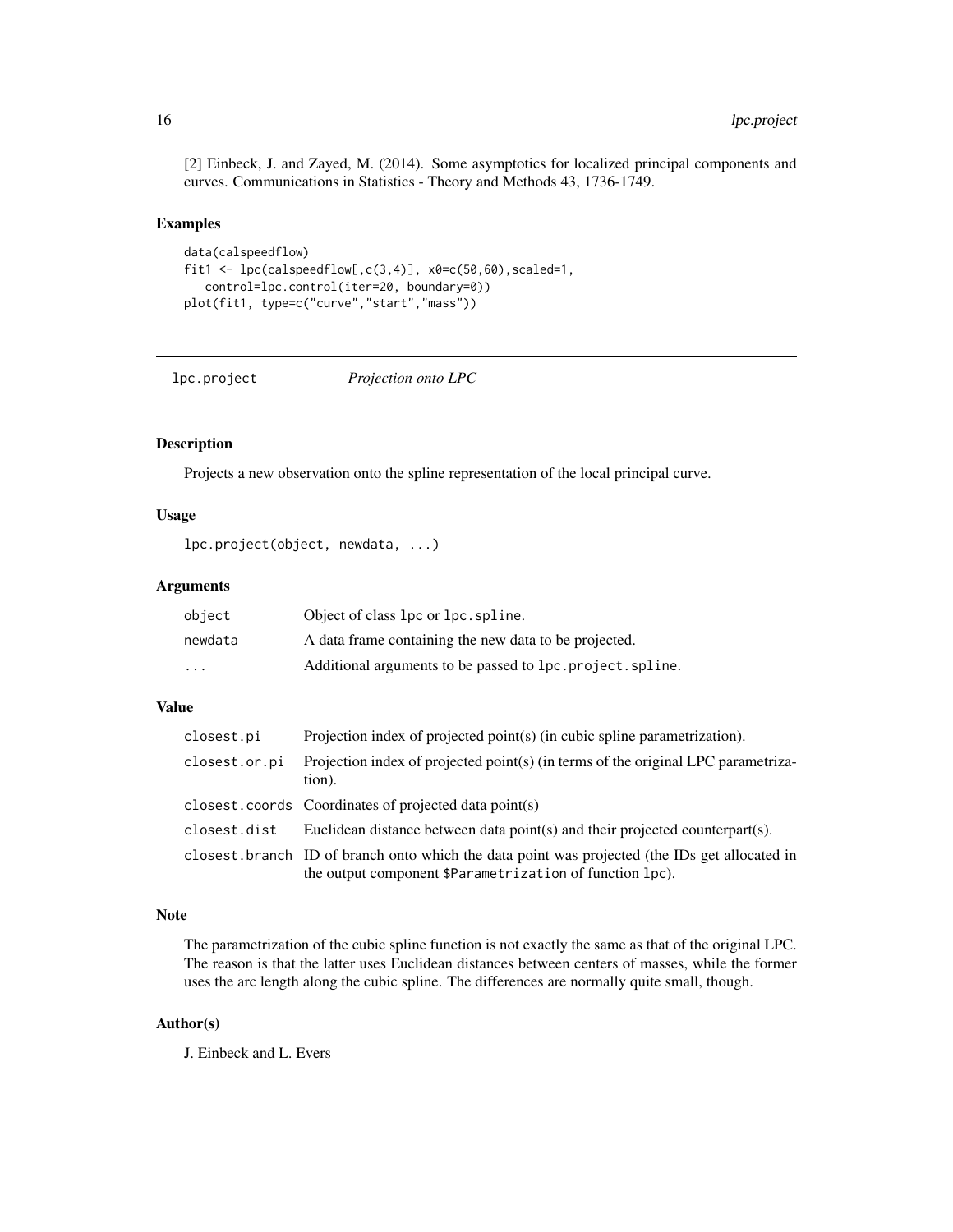#### <span id="page-16-0"></span>lpc.spline 17

# References

Einbeck, J., Evers, L. & Hinchliff, K. (2010): Data compression and regression based on local principal curves. In A. Fink, B. Lausen, W. Seidel, and A. Ultsch (Eds), Advances in Data Analysis, Data Handling, and Business Intelligence, Heidelberg, pp. 701–712, Springer.

#### See Also

[lpc](#page-11-1), [lpc.spline](#page-16-1)

# Examples

```
data(gvessel)
gvessel.lpc <- lpc(gvessel[,c(2,4,5)], scaled=TRUE, h=0.11, x0=c(35, 1870, 6.3))
lpc.project(gvessel.lpc, newdata=data.frame(salg=35,dephtg= 2000,oxyg=6))
```
<span id="page-16-1"></span>lpc.spline *Representing local principal curves through a cubic spline.*

# Description

Fits a natural cubic spline component-wise through the series of local centers of mass. This provides a continuous parametrization in terms of arc length distance, which can be used to compute a projection index for the original or new data points.

#### Usage

```
lpc.spline(lpcobject, optimize = TRUE, compute.Rc=FALSE,
     project=FALSE, ...)
```
# Arguments

| lpcobject  | Object of class 1pc.                                                                                                                                           |
|------------|----------------------------------------------------------------------------------------------------------------------------------------------------------------|
| optimize   | Boolean. If TRUE, optimize is used to find the point on the curve with mini-<br>mum distance. Otherwise, data points are only projected onto the closest knot. |
| compute.Rc | Boolean. If TRUE, the goodness-of-fit measure $R_C$ suggested in [1] is com-<br>puted and returned (using the scaled data, if scaled=TRUE in lpcobject).       |
| project    | Boolean. If TRUE, projections onto curve are computed.                                                                                                         |
| $\cdots$   | Additional arguments to be passed to lpc. project. spline                                                                                                      |

#### Details

See reference [2].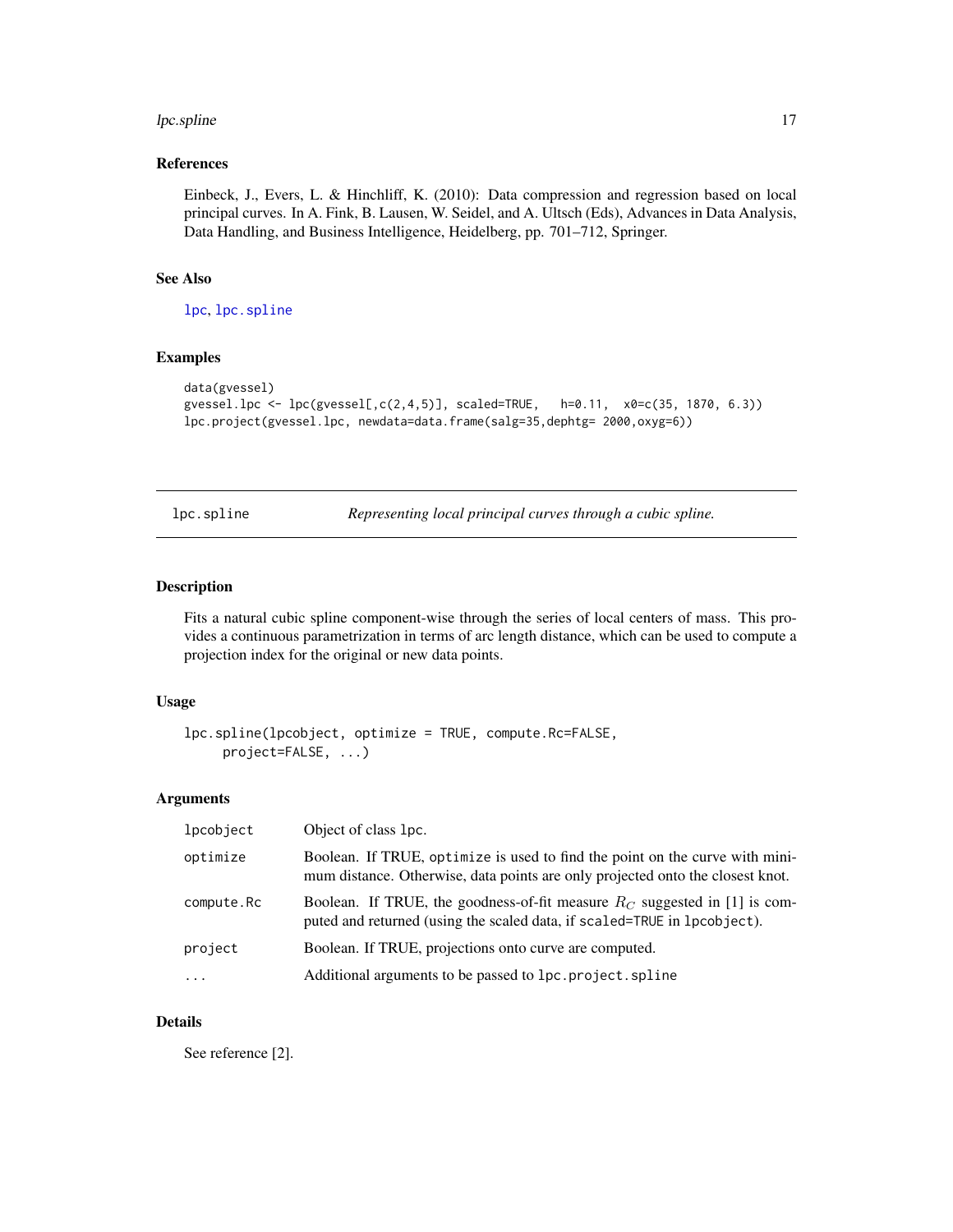#### <span id="page-17-0"></span>Value

| knots.pi     | LPC parameters (in cubic spline parametrization) at position of the knots of the<br>spline function (these are not identical to the LPC mass points!) |
|--------------|-------------------------------------------------------------------------------------------------------------------------------------------------------|
| knots.coords | Coordinates of the spline knots.                                                                                                                      |
| closest.pi   | Parameter of the projected data points.                                                                                                               |
|              | closest.coords Coordinates of projected data points.                                                                                                  |
| closest.dist | Euclidean distance between original and projected data point.                                                                                         |
|              | closest. branch ID Number of the branch on which the data point was projected (the IDs are<br>given in the output of function 1pc).                   |
| <b>Rc</b>    | Value of $R_C$ .                                                                                                                                      |
| project      | repeats the input value of project.                                                                                                                   |
| lpcobject    | returns the provided object lpcobject.                                                                                                                |
| splinefun    | returns the cubic spline function (generated by 1pc. spline fun).                                                                                     |

# Warning

Careful with options project and compute.Rc - they can take rather long if the data set is large!

# Note

The parametrization of the cubic spline function is not exactly the same as that of the original LPC. The reason is that the latter uses Euclidean distances between centers of masses, while the former uses the arc length along the cubic spline. However, the differences are normally quite small.

# Author(s)

J. Einbeck and L. Evers

# References

[1] Einbeck, J., Tutz, G., and Evers, L. (2005). Local principal curves. Statistics and Computing 15, 301-313.

[2] Einbeck, J., Evers, L. & Hinchliff, K. (2010): Data compression and regression based on local principal curves. In A. Fink, B. Lausen, W. Seidel, and A. Ultsch (Eds), Advances in Data Analysis, Data Handling, and Business Intelligence, Heidelberg, pp. 701–712, Springer.

#### See Also

[lpc](#page-11-1)

# Examples

```
data(gvessel)
gvessel.lpc <- lpc(gvessel[,c(2,4,5)], h=0.11, x0=c(35, 1870, 6.3))
gvessel.spline <- lpc.spline(gvessel.lpc)
plot(gvessel.spline, lwd=2)
```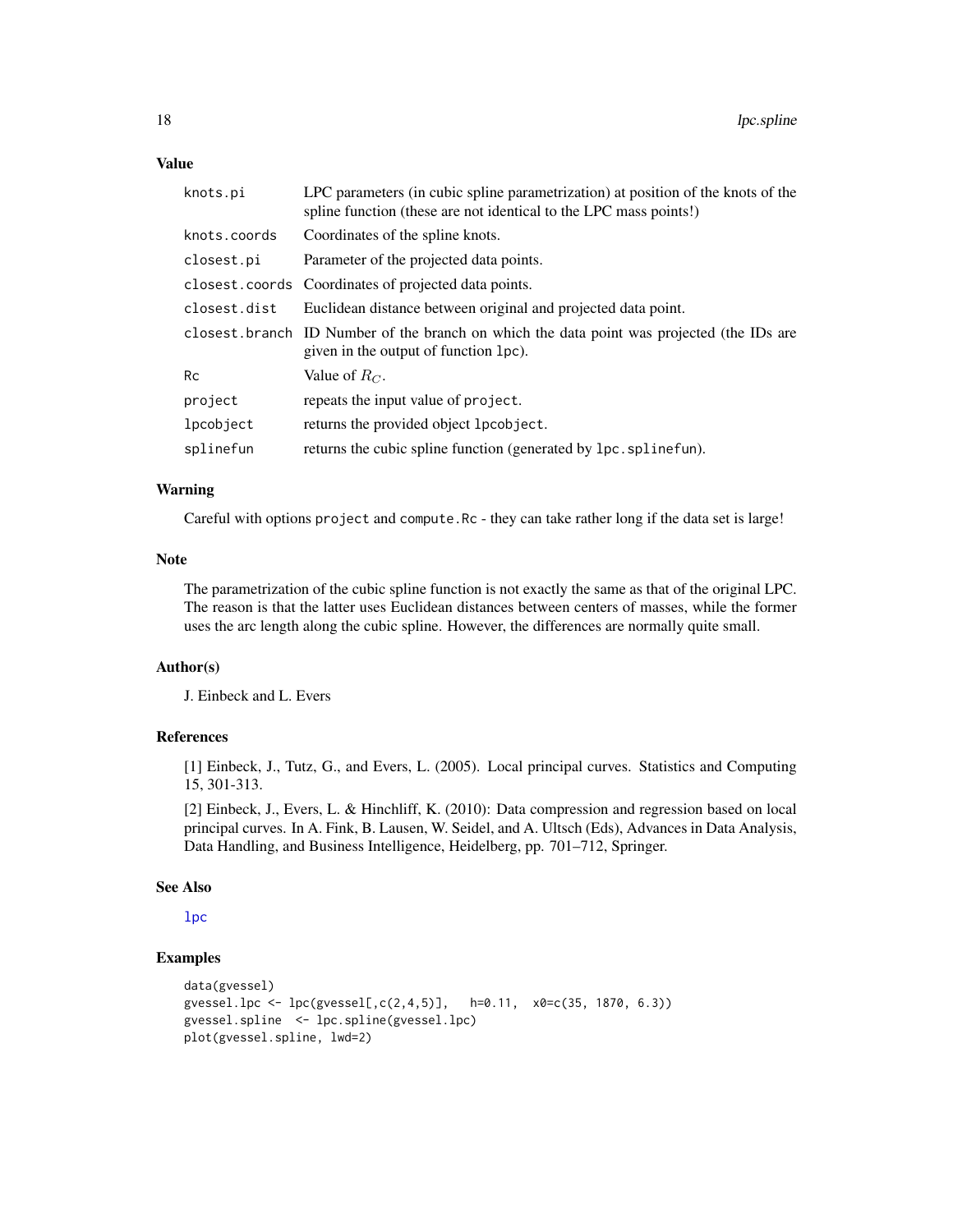<span id="page-18-0"></span>lpc.spline.auxiliary.functions

*Auxiliary functions for spline fitting and projection.*

# Description

Internal functions of package LPCM called by lpc.spline and others. These will rarely be called directly by the user.

# Usage

lpc.splinefun(lpcobject) lpc.fit.spline(lpcsl, num.knots = 100) lpc.spline.eval(lpcsl, or.pi, branch = 0) lpc.project.spline(lpcsl, newdata, num.knots = 100, optimize = TRUE) lpc.curve.length(lpcsl, or.pi, branch = 0, total.subdivisions = 10000, min.subdivisions = 100)

# Arguments

| lpcobject          | Object of type 1pc.                                      |
|--------------------|----------------------------------------------------------|
| lpcsl              | Object generated by lpc. splinefun.                      |
| num.knots          | number of spline knots                                   |
| or.pi              | original projection index                                |
| branch             | branch ID                                                |
| newdata            | new data frame                                           |
| optimize           | Boolean.                                                 |
| total.subdivisions |                                                          |
|                    | total number of subdivisions for arc length computation. |
| min.subdivisions   |                                                          |
|                    |                                                          |

minimum number of subdivisions for arc length computation.

# Author(s)

L. Evers and J. Einbeck

# See Also

[lpc.spline](#page-16-1)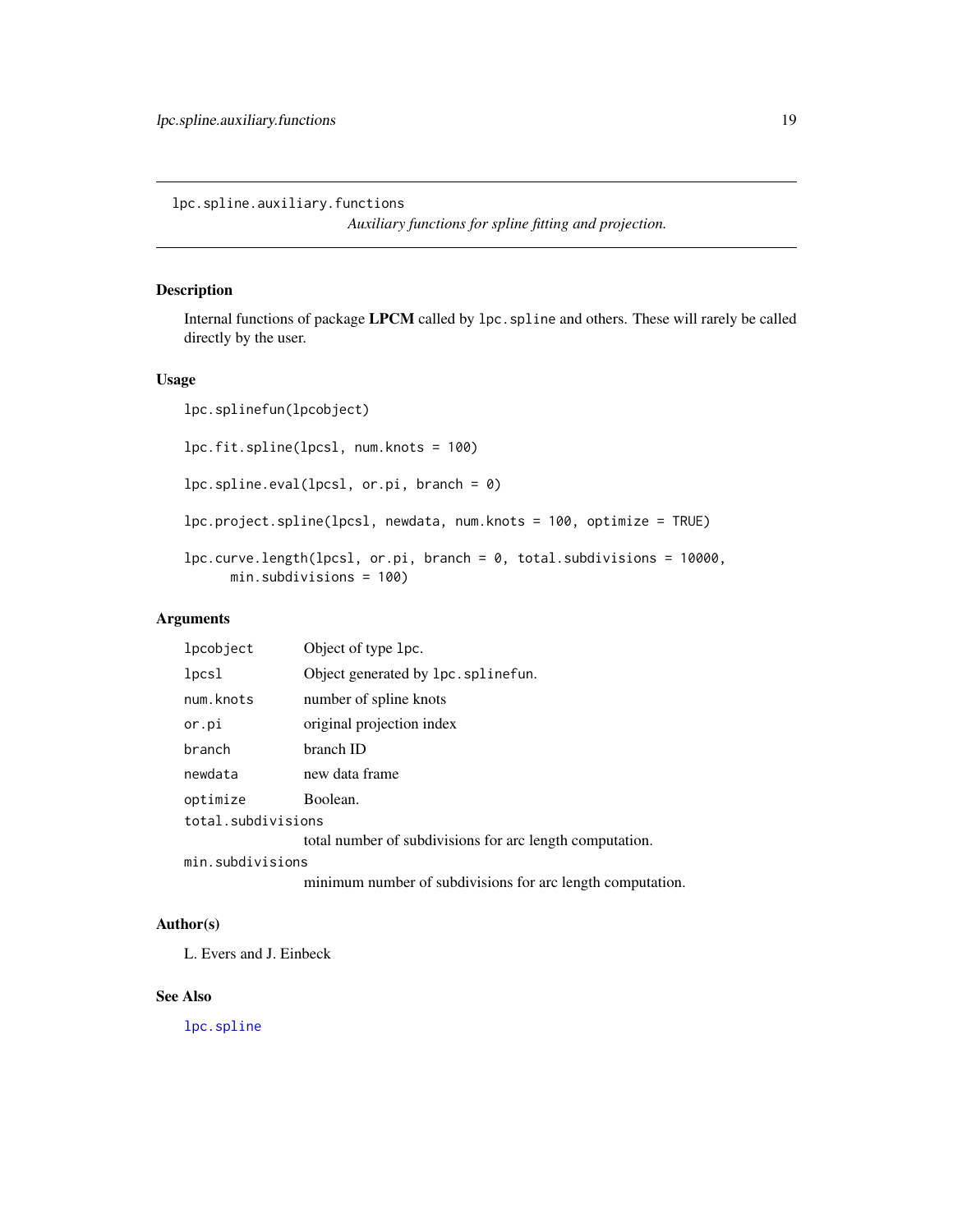# <span id="page-19-1"></span><span id="page-19-0"></span>Description

Functions for mean shift, iterative mean shift, and mean shift clustering. The main function is ms which, for a given bandwidth, detects the local modes ('local principal points') and performs the clustering.

# Usage

```
meanshift(X, x, h)
ms.rep(X, x, h, thresh= 0.0001, iter=200)
ms(X, h, subset, thr=0.01, scaled= 1, iter=200, plot=TRUE, ...)
```
# Arguments

| X            | data matrix or vector.                                                                                                                                                                                                                                                                                                                                                  |
|--------------|-------------------------------------------------------------------------------------------------------------------------------------------------------------------------------------------------------------------------------------------------------------------------------------------------------------------------------------------------------------------------|
| h            | scalar or vector-valued bandwidth (by default, 5 percent of the data range, or 20<br>percent of the standard deviation, respectively, in each direction). If set manually<br>and scaled>0, this bandwidth needs to be set on the scaled scale; for instance<br>setting scaled=1 and h=0.10 will use a bandwidth of 10 percent of the data<br>range in either direction. |
| X            | point from which we wish to shift to the local mean.                                                                                                                                                                                                                                                                                                                    |
| subset       | vector specifying a subset of 1:n, where n is the sample size. This allows to run<br>the iterative mean shift procedure only from a subset of points (if unspecified,<br>1:n is used here, i.e. each data point serves as a starting point).                                                                                                                            |
| scaled       | if equal to 1 (default), each variable is divided by its range, and if equal to 2 (or<br>any other positive value other than 1), each variable is divided by its standard<br>deviation. If equal to 0, then no scaling is applied.                                                                                                                                      |
| thresh, iter | mean shift iterations are stopped when the mean shift length (relative to the<br>distance of of x to the overall mean; see Note section) falls below thresh, or<br>after i ter iterations (whatever event happens first).                                                                                                                                               |
| thr          | adjacent mean shift clusters are merged if their relative distance falls below this<br>threshold (see Note section).                                                                                                                                                                                                                                                    |
| plot         | if equal to 0, then no plotted output. For bivariate data, plot=1 gives by default<br>a dynamically created color plot showing the mean shift trajectories and the<br>resulting clustering.                                                                                                                                                                             |
|              | further graphical parameters.                                                                                                                                                                                                                                                                                                                                           |
|              |                                                                                                                                                                                                                                                                                                                                                                         |

# Details

The methods implemented here can be used for density mode estimation, clustering, and the selection of starting points for the LPC algorithm.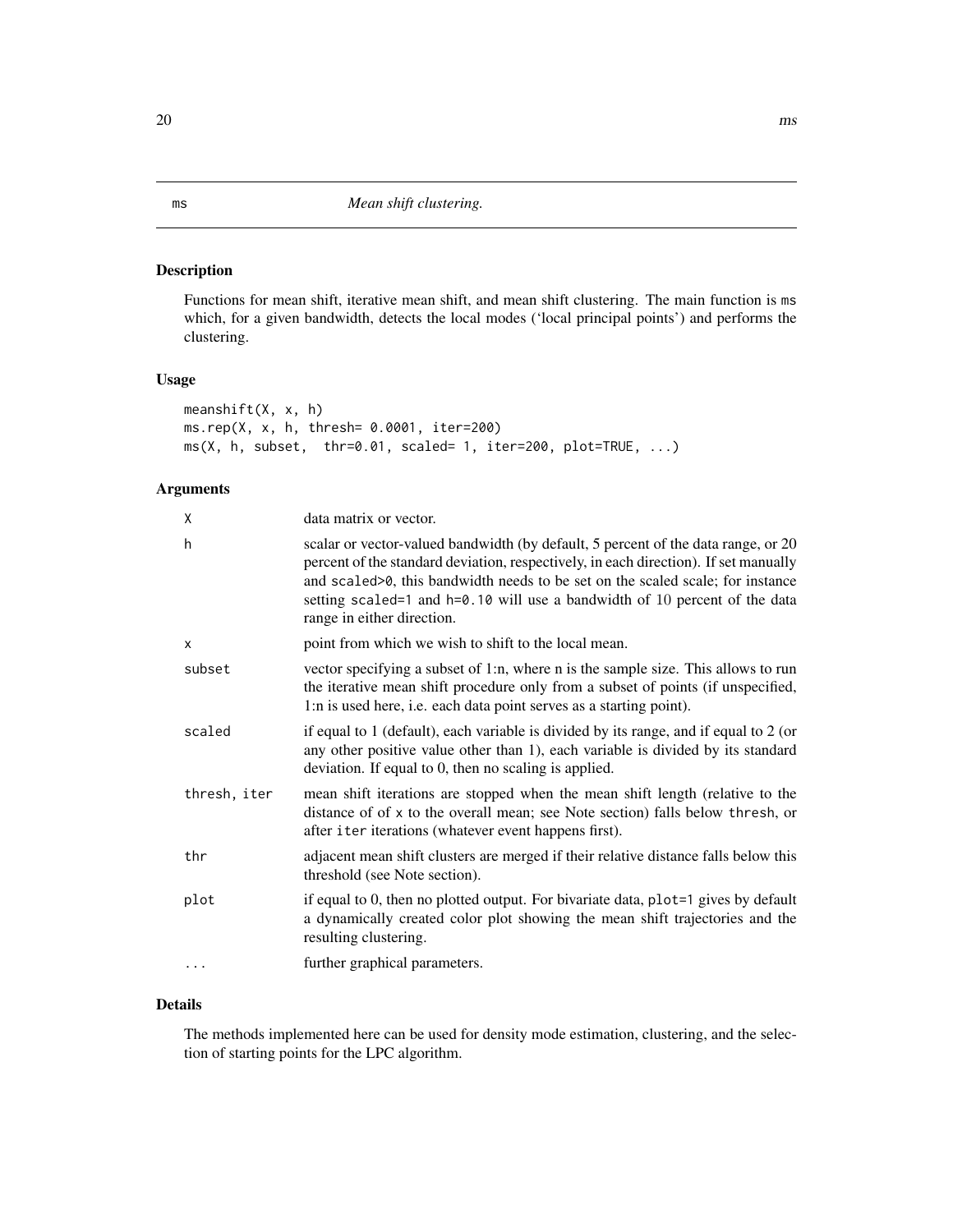Chen (1995) showed that, if the mean shift is computed iteratively, the resulting sequence of local means converges to a mode of the estimated density function. By assigning each data point to the mode to which it has converged, this turns into a clustering technique.

The concepts of coverage and self-coverage, which were originally introduced in the principal curve context, adapt straightforwardly to this setting (Einbeck, 2011).

The goodness-of-fit measure Rc can also be applied in this context. For instance, a value of  $R_C =$ 0.8 means that, after the clustering, the mean absolute residual length has been reduced by  $80\%$ (compared to the distances to the overall mean).

#### Value

The main function ms produces an object of class ms, with components:

| cluster, center a matrix which gives the coordinates of the estimated density modes (i.e., of the<br>mean-shift based cluster centers). |
|-----------------------------------------------------------------------------------------------------------------------------------------|
| assigns each data point to the cluster center to which its mean shift trajectory<br>has converged.                                      |
| assigns each data point to the closest cluster center in terms of Euclidean dis-<br>tance.                                              |
| the data frame (scaled if scaled=TRUE).                                                                                                 |
| the user-supplied value, could be boolean or numerical.                                                                                 |
| the data were scaled by dividing each variable through the values provided in<br>this vector.                                           |
|                                                                                                                                         |

For all other functions, use names().

#### **Note**

All values provided in the output refer to the scaled data, unless scaled=0 or (equivalently) scaled=FALSE.

The default option scaled=1 or scaled=TRUE scales the data by dividing each variable through their range (differing from the scaling through the standard deviation as common e.g. for PCA). All other settings scaled>0 will scale the data by their standard deviation.

If scaled=1 or if no scaling is applied, then the default bandwidth setting is 5 percent of the data range in each direction. If the data are scaled through the standard deviation, then the default setting is 20 percent of the standard deviation in each direction.

The threshold thresh for stopping mean shift iterations works as follows. At each iteration, we compare the length of the mean shift, that is the Euclidean distance between the point x and its local mean m, to the Euclidean distance between the point x and the overall data mean M. If this distance falls below thresh, the mean shift procedure is stopped.

The threshold thr for merging cluster centers works as follows: After identification of a new cluster center, we compute the Euclidean distance of the new center to (each) existing center, relative to the Euclidean distance of the existing center to the overall mean. If this distance falls below thr, then the new center is deemed identical to the old one. The default setting for the relation of the two thresholds is thresh =  $thr^2$ .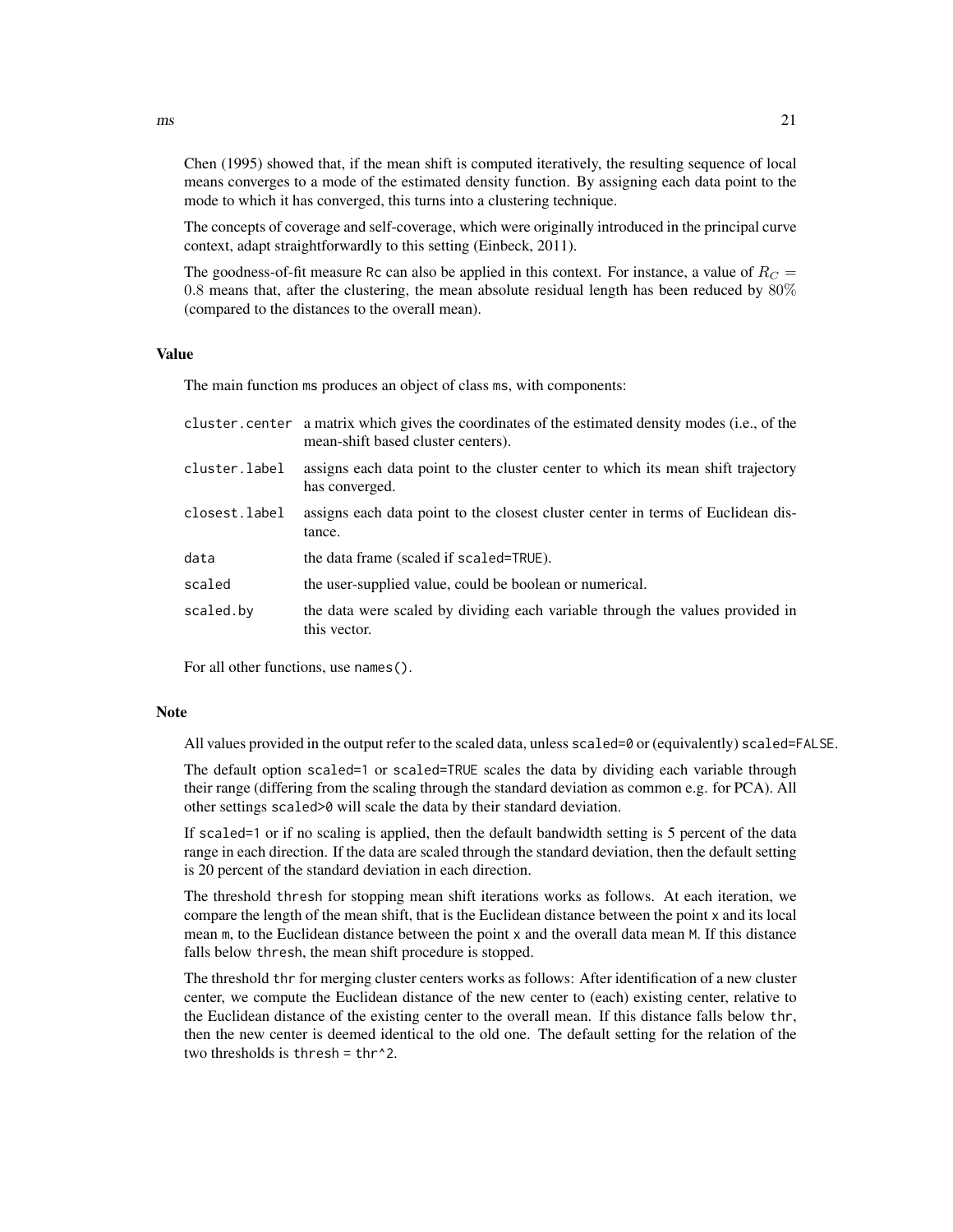# <span id="page-21-0"></span>Author(s)

J. Einbeck. See [LPCM-package](#page-1-1) for further acknowledgements.

#### References

Chen, Y. (1995). Mean Shift, Mode Seeking, and Clustering. IEEE Transactions on Pattern Analysis and Machine Intelligence, 17, 790-799.

Einbeck, J. (2011). Bandwidth selection for mean-shift based unsupervised learning techniques: a unified approach via self-coverage. Journal of Pattern Recognition Research 6, 175-192.

# See Also

[Rc](#page-24-1), [plot.ms](#page-21-1)

# Examples

```
data(faithful)
# Mean shift clustering with default bandwidth (5 percent of data range)
ms(faithful)
```

```
plot.lpc Plotting local principal curves and mean shift trajectories
```
# <span id="page-21-1"></span>Description

Takes an object of class lpc, lpc. spline or ms. In the case of principal curves, it plots any subset of the following components of the local principal curve: Centers of mass; the curve connecting the local centers of mass; the cubic spline representation of the curve; the projections onto the curve; the starting points. For the mean shift procedure, it produces a plot of mean shift trajectories and cluster centers.

#### Usage

```
## S3 method for class 'lpc'
plot(x, type, unscale = TRUE, lwd = 1, datacol = "grey60",datpch = 21, masscol = NULL, masspch = 15, curvecol = 1, splinecol = 3,
    projectcol = 4, startcol = NULL, startpch=NULL,...)
## S3 method for class 'lpc.spline'
plot(x, type, unscale = TRUE, lwd = 1, datacol = "grey60".datpch = 21, masscol = NULL, masspch = 15, curvecol = 1, splinecol = 3,
   projectcol = 4, startcol = NULL, startpch=NULL,...)
## S3 method for class 'ms'
plot(x, unscale=FALSE, lwd=1, datcol="grey70", datpch=21, masscol=NULL,
   masspch=15, curvecol=NULL, ...)
```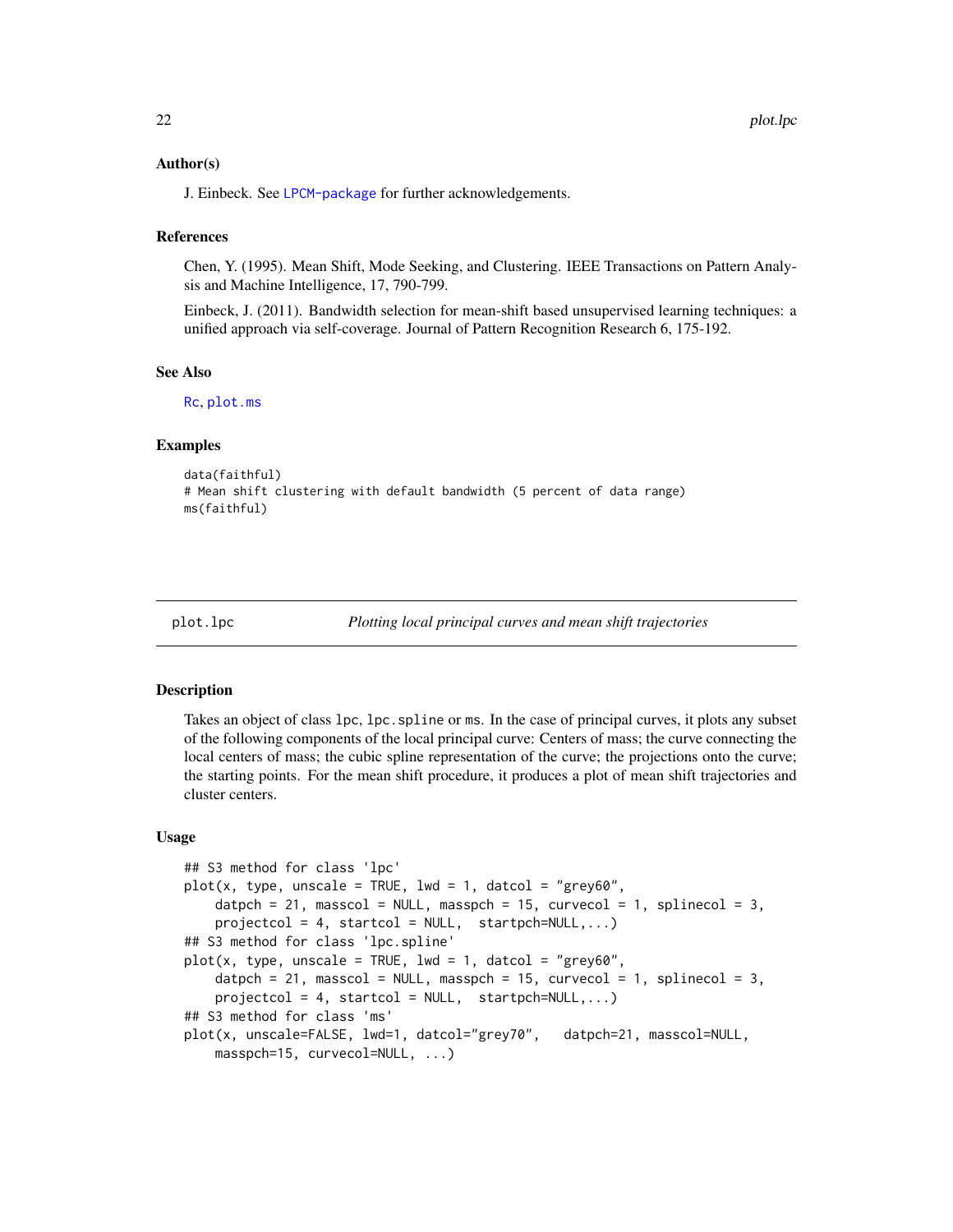#### plot.lpc 23

#### Arguments

| $\times$   | an object of class 1pc, 1pc. spline, or ms.                                                                                                                                                                                       |
|------------|-----------------------------------------------------------------------------------------------------------------------------------------------------------------------------------------------------------------------------------|
| type       | a vector of type c("mass", "spline", ) with possible entries mass, curve,<br>spline, project, start.                                                                                                                              |
| unscale    | if TRUE, then data (and all fitted components) are scaled back to their original<br>scale; otherwise the scaled data are plotted (only relevant if scaled=TRUE in the<br>fitted object). For ms, this is currently unimplemented. |
| lwd        | width of principal curves or trajectories.                                                                                                                                                                                        |
| datcol     | color of data points.                                                                                                                                                                                                             |
| datpch     | plotting symbol for data points.                                                                                                                                                                                                  |
| masscol    | color of centers of mass (see below) or cluster centers.                                                                                                                                                                          |
| masspch    | plotting symbol for centers of mass or cluster centers.                                                                                                                                                                           |
| curvecol   | color of the curve interpolating the local centers of mass (this is the "local prin-<br>cipal curve"!).                                                                                                                           |
| splinecol  | color of the spline representation of the local principal curve.                                                                                                                                                                  |
| projectcol | color of projections onto the spline representation of the local principal curve.                                                                                                                                                 |
| startcol   | color of the plotted starting points.                                                                                                                                                                                             |
| startpch   | plotting symbol for starting points; needs to be either a single symbol, or a vector<br>of symbols of the same length as the number of starting points.                                                                           |
| $\cdots$   | further arguments passed to plot or scatterplot3d.                                                                                                                                                                                |

# Value

A plot of adequate dimensionality (depending on the type of object).

For local principal curves, the minimum supported dimension is  $d = 2$ , and for the mean shift it is  $d = 1$ . In either case, the maximum supported dimension is  $d = 16$ . With increasing dimension d, less plotting options tend to be supported. The nicest plots are obtained for  $d = 2$  and  $d = 3$ .

The most flexible plotting option is masscol. Depending on the length of the specified vector, this will be interpreted differently. If a scalar is provided, the corresponding color will be given to all centers of mass (or cluster centers). For LPCs, if the length of the vector is larger than 1, then this option will assign different colours to different depths, or different branch numbers, or to individual data points, depending on the length. The default setting is assigning colours according to depth, in the order red, blue, black.

# Warning

This function computes all missing information (if possible), so computation will take the longer the less informative the given object is, and the more advanced aspects are asked to plot!

### Author(s)

JE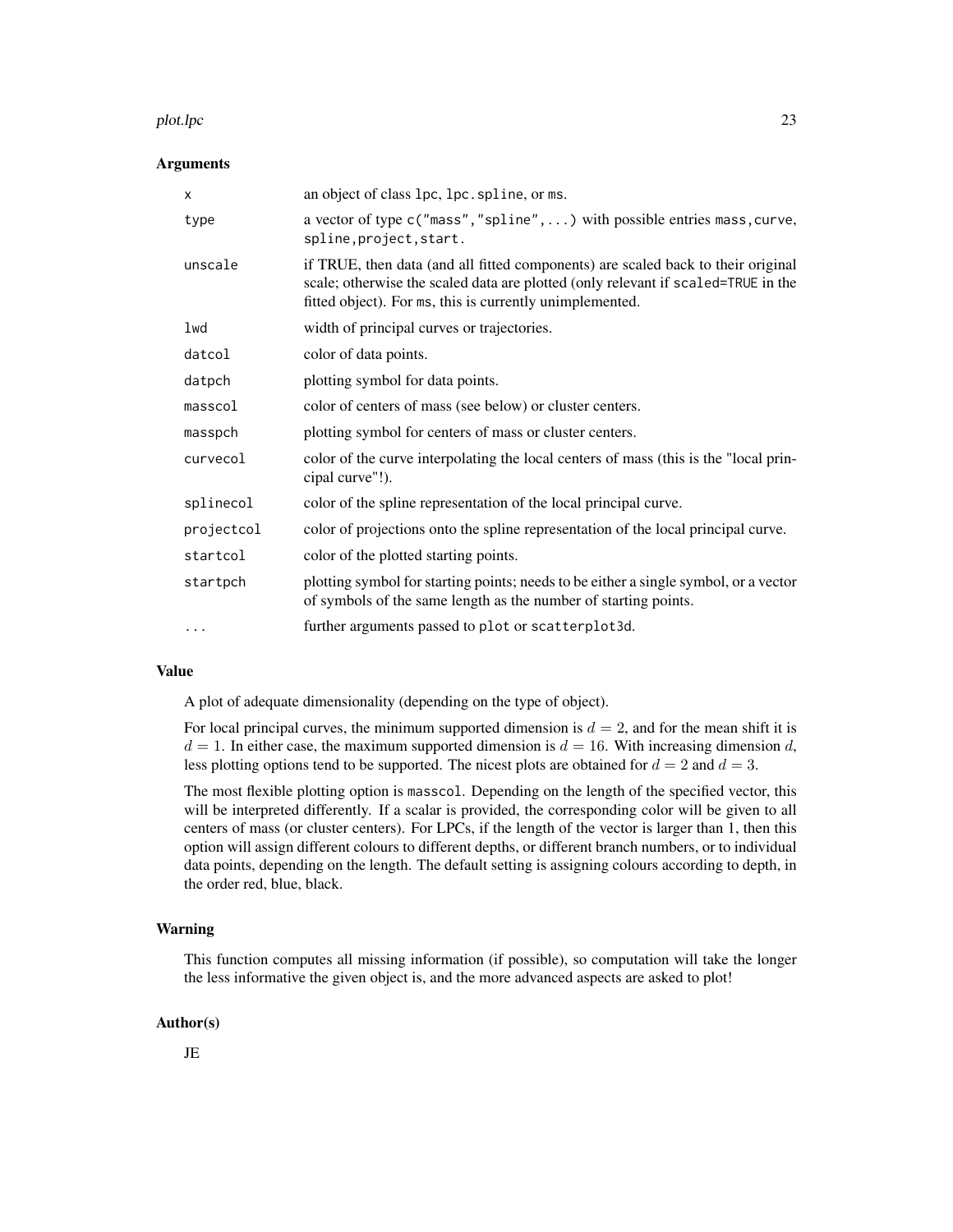# References

Einbeck, J., Tutz, G., and Evers, L. (2005). Local principal curves. Statistics and Computing 15, 301-313.

Einbeck, J., Evers, L. & Hinchliff, K. (2010): Data compression and regression based on local principal curves. In A. Fink, B. Lausen, W. Seidel, and A. Ultsch (Eds), Advances in Data Analysis, Data Handling, and Business Intelligence, Heidelberg, pp. 701–712, Springer.

# See Also

[lpc](#page-11-1), [lpc.spline](#page-16-1) , [ms](#page-19-1)

# Examples

```
data(calspeedflow)
lpc1 <- lpc(calspeedflow[,3:4])
plot(lpc1, type=c("spline","project"), lwd=2)
ms1<- ms(calspeedflow[,3:4], subset=sample.int(444,100), plot=FALSE)
    # starts trajectories from 100 random obs'n
plot(ms1, masscol=1)
plot(ms1, curvecol="grey30")
data(mussels, package="dr")
ms2 <- ms(mussels[,-3], scaled=1, h=0.1, plot=FALSE)
plot(ms2, datpch=20, masspch=24)
```
print.lpc *Printing output for lpc, lpc.spline, and ms objects*

# Description

Takes an object of class 1pc, 1pc, spline, ms and displays some standard output.

#### Usage

```
## S3 method for class 'lpc'
print(x, digits = max(3, getOption("digits") - 3), ...)
## S3 method for class 'lpc.spline'
print( x, digits = max(3, getOption("digits") - 3), ...)
## S3 method for class 'ms'
print( x, digits = max(3, getOption("digits") - 3), ...)
```
# Arguments

| $\times$                | an object of class 1pc, 1pc. spline, or ms. |
|-------------------------|---------------------------------------------|
| digits                  | not yet in use.                             |
| $\cdot$ $\cdot$ $\cdot$ | further arguments.                          |

<span id="page-23-0"></span>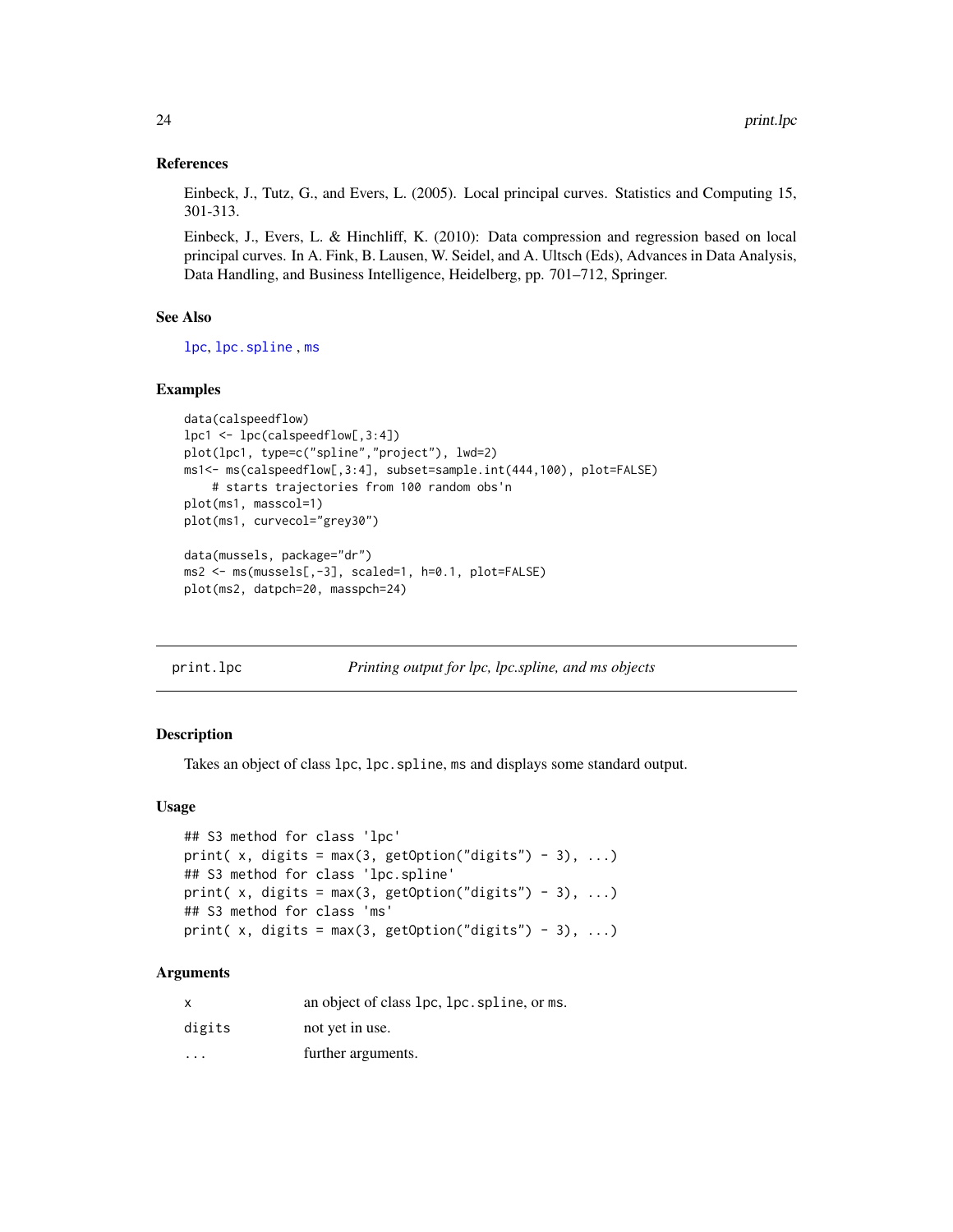<span id="page-24-0"></span> $Rc$  25

# Value

Some short text.

# Author(s)

JE

#### See Also

[lpc](#page-11-1), [ms](#page-19-1)

# Examples

```
data(calspeedflow)
lpc1 <- lpc(calspeedflow[,3:4])
print(lpc1)
lpc2 <- lpc.spline(lpc1)
print(lpc2)
## Not run:
ms1<- ms(calspeedflow[,3:4], plot=FALSE)
print(ms1)
## End(Not run)
```
<span id="page-24-1"></span>Rc *Measuring goodness-of-fit for principal objects.*

# Description

These functions compute the 'coverage coefficient'  $R_C$  for local principal curves, local principal points (i.e., kernel density estimates obtained through iterated mean shift), and other principal objects.

# Usage

```
Rc(x,...)## S3 method for class 'lpc'
Rc(x,...)## S3 method for class 'lpc.spline'
Rc(x,...)## S3 method for class 'ms'
Rc(x,...)base.Rc(data, closest.coords, type="curve")
```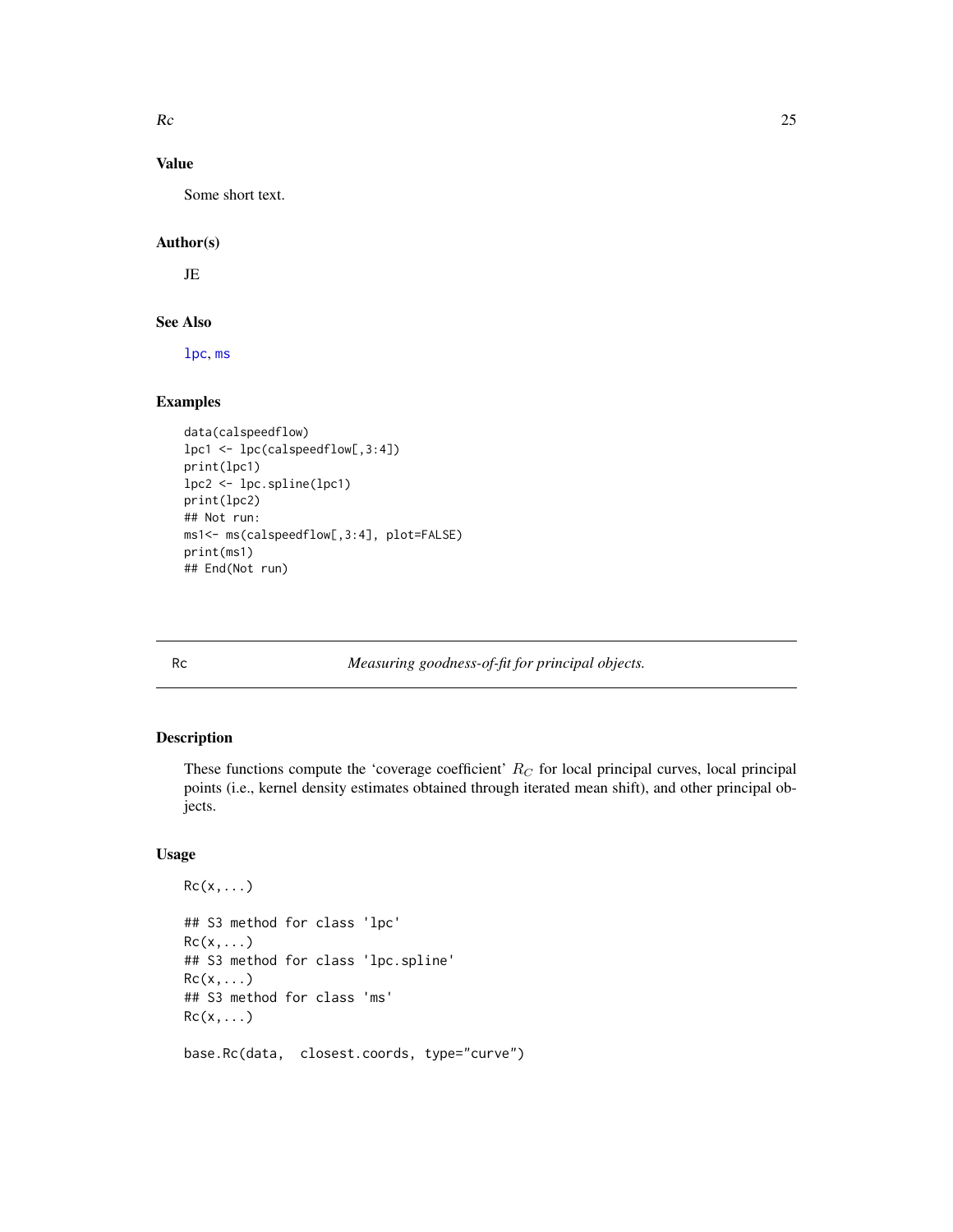#### <span id="page-25-0"></span>Arguments

| x        | an object used to select a method.                                      |
|----------|-------------------------------------------------------------------------|
| $\cdots$ | Further arguments passed to or from other methods (not needed yet).     |
| data     | A data matrix.                                                          |
|          | closest.coords A matrix of coordinates of the projected data.           |
| type     | For principal curves, don't modify. For principal points, set "points". |

#### Details

Rc computes the coverage coefficient  $R_C$ , a quantity which estimates the goodness-of-fit of a fitted principal object. This quantity can be interpreted similar to the coefficient of determination in regression analysis: Values close to 1 indicate a good fit, while values close to 0 indicate a 'bad' fit (corresponding to linear PCA).

For objects of type lpc, lpc. spline, and ms, S3 methods are available which use the generic function Rc. This, in turn, calls the base function base.Rc, which can also be used manually if the fitted object is of another class. In principle, function base.Rc can be used for assessing goodness-offit of any principal object provided that the coordinates (closest.coords) of the projected data are available. For instance, for HS principal curves fitted via princurve, this information is contained in component \$s, and for a a k-means object, say fitk, this information can be obtained via fitk\$centers[fitk\$cluster,]. Set type="points" in the latter case.

The function Rc attempts to compute all missing information, so computation will take the longer the less informative the given object  $x$  is. Note also, Rc looks up the option scaled in the fitted object, and accounts for the scaling automatically. Important: If the data were scaled, then do NOT unscale the results by hand in order to feed the unscaled version into base.Rc, this will give a wrong result.

In terms of methodology, these functions compute  $R_C$  directly through the mean reduction of absolute residual length, rather than through the area above the coverage curve.

These functions do currently not account for observation weights, i.e.  $R_C$  is computed through the unweighted mean reduction in absolute residual length (even if weights have been used for the curve fitting).

#### Author(s)

J. Einbeck.

#### References

Einbeck, Tutz, and Evers (2005). Local principal curves. Statistics and Computing 15, 301-313.

Einbeck (2011). Bandwidth selection for nonparametric unsupervised learning techniques – a unified approach via self-coverage. Journal of Pattern Recognition Research 6, 175-192.

# See Also

[lpc.spline](#page-16-1), [ms](#page-19-1), [coverage](#page-3-2).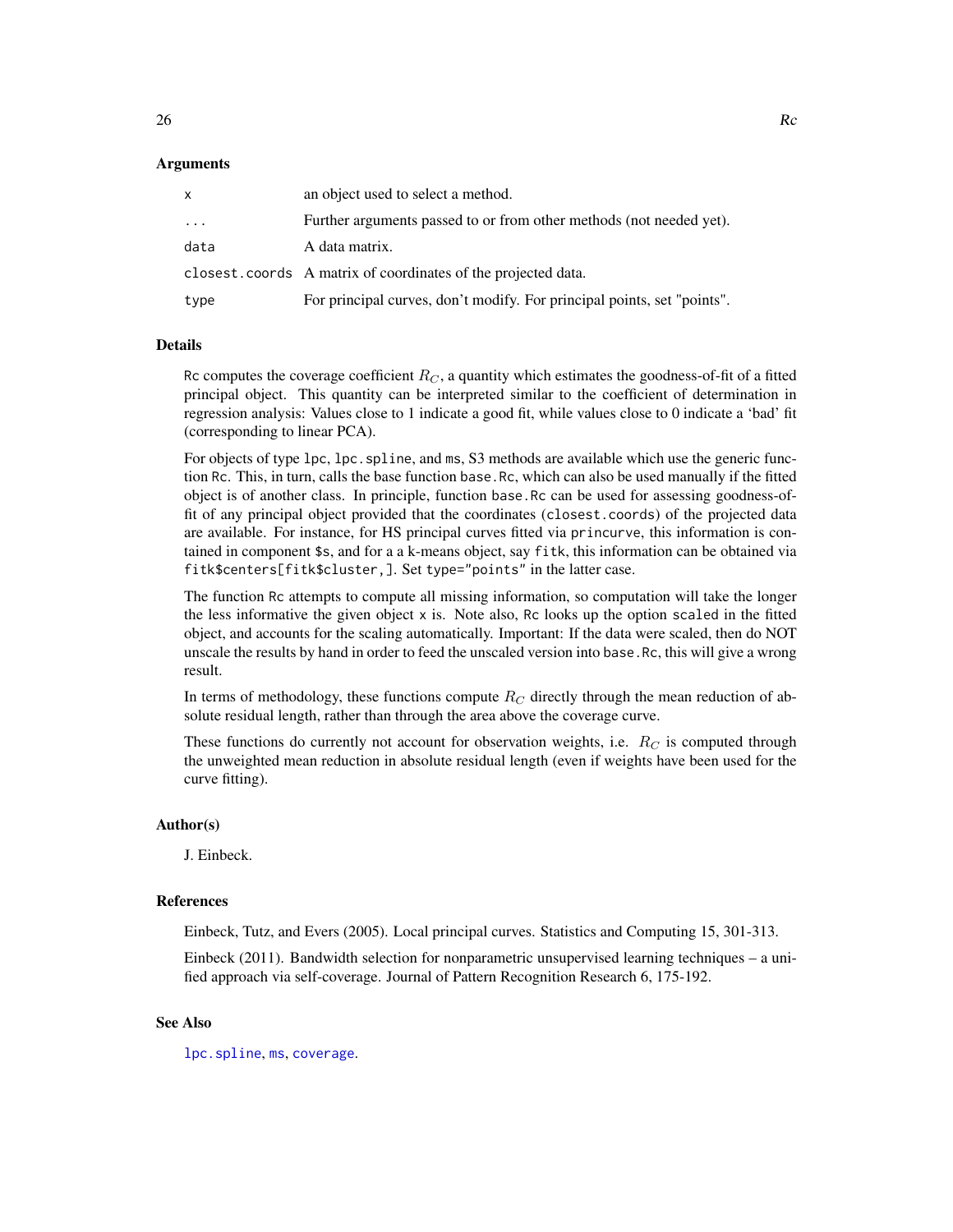#### <span id="page-26-0"></span>unscale 27

# Examples

```
data(calspeedflow)
lpc1 <- lpc.spline(lpc(calspeedflow[,3:4]), project=TRUE)
Rc(lpc1)
## Not run:
# is the same as:
base.Rc(lpc1$lpcobject$data, lpc1$closest.coords)
## End(Not run)
## Not run:
ms1 <- ms(calspeedflow[,3:4], plot=FALSE)
Rc(ms1)
# is the same as:
base.Rc(ms1$data, ms1$cluster.center[ms1$closest.label,], type="points")
## End(Not run)
```
<span id="page-26-1"></span>unscale *Unscaling local principal objects.*

#### Description

unscale takes an object of type lpc, lpc.spline, or ms, which had been fitted using option scaled=TRUE, and transforms the scaled components back to the original data scale.

# Usage

```
unscale(x, \ldots)
```

```
## S3 method for class 'lpc'
unscale(x,...)## S3 method for class 'lpc.spline'
unscale(x,...)
## S3 method for class 'ms'
unscale(x,...)
```
# Arguments

|          | an object used to select a method.                                  |
|----------|---------------------------------------------------------------------|
| $\cdots$ | Further arguments passed to or from other methods (not needed yet). |

# Value

A list of relevant items, such as LPC, start, cluster.centers, etc., which gives the unscaled versions of these quantities (some of them may carry the value NULL, if the corresponding information was not available from x).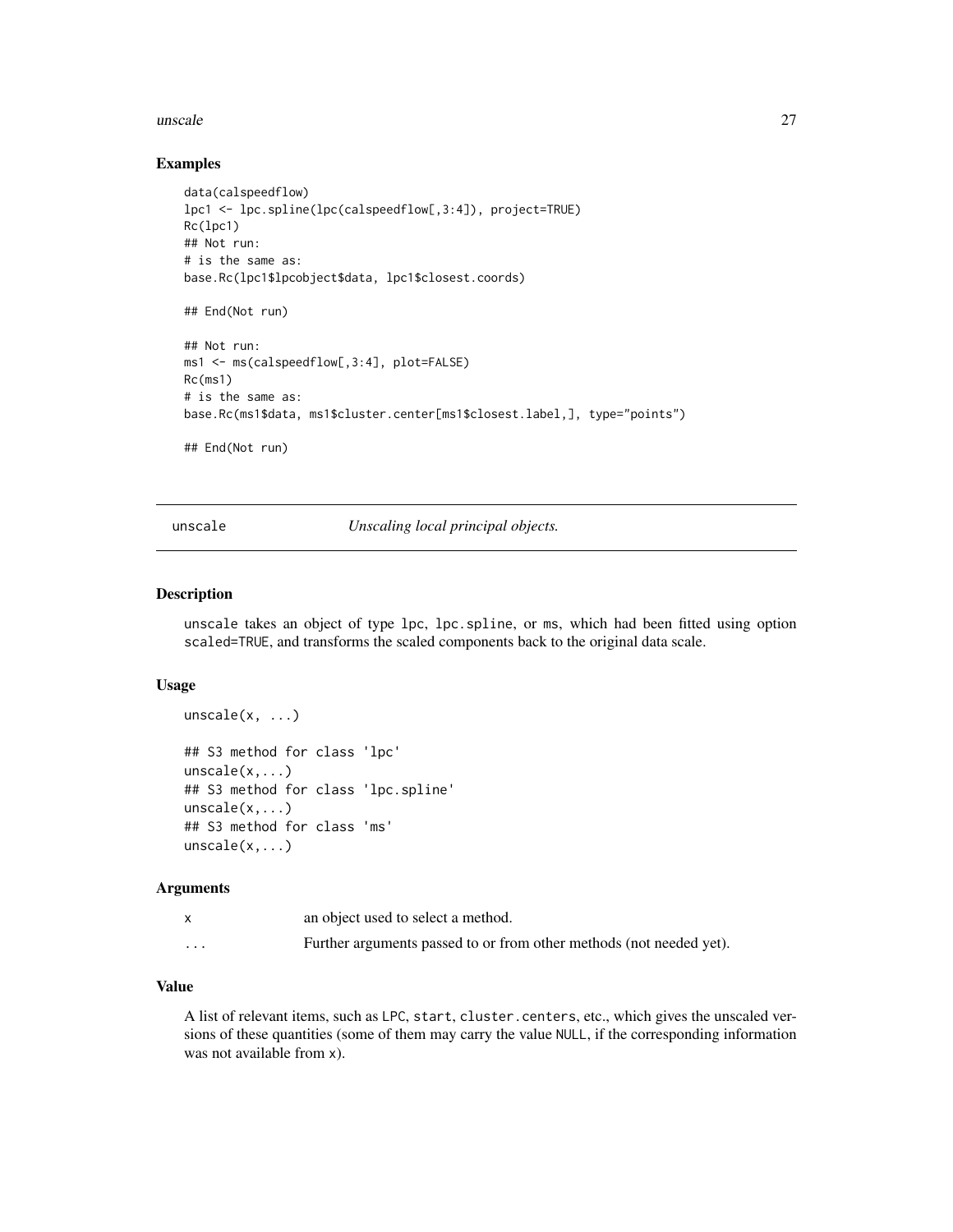28 unscale and the contract of the contract of the contract of the contract of the contract of the contract of the contract of the contract of the contract of the contract of the contract of the contract of the contract of

# Author(s)

JE

# See Also

[lpc](#page-11-1), [lpc.spline](#page-16-1), [ms](#page-19-1)

# Examples

```
data(gvessel)
unscale(1pc(gvesself, c(2, 4, 5)], h=0.11, x0=c(35, 1870, 6.3)))
```
<span id="page-27-0"></span>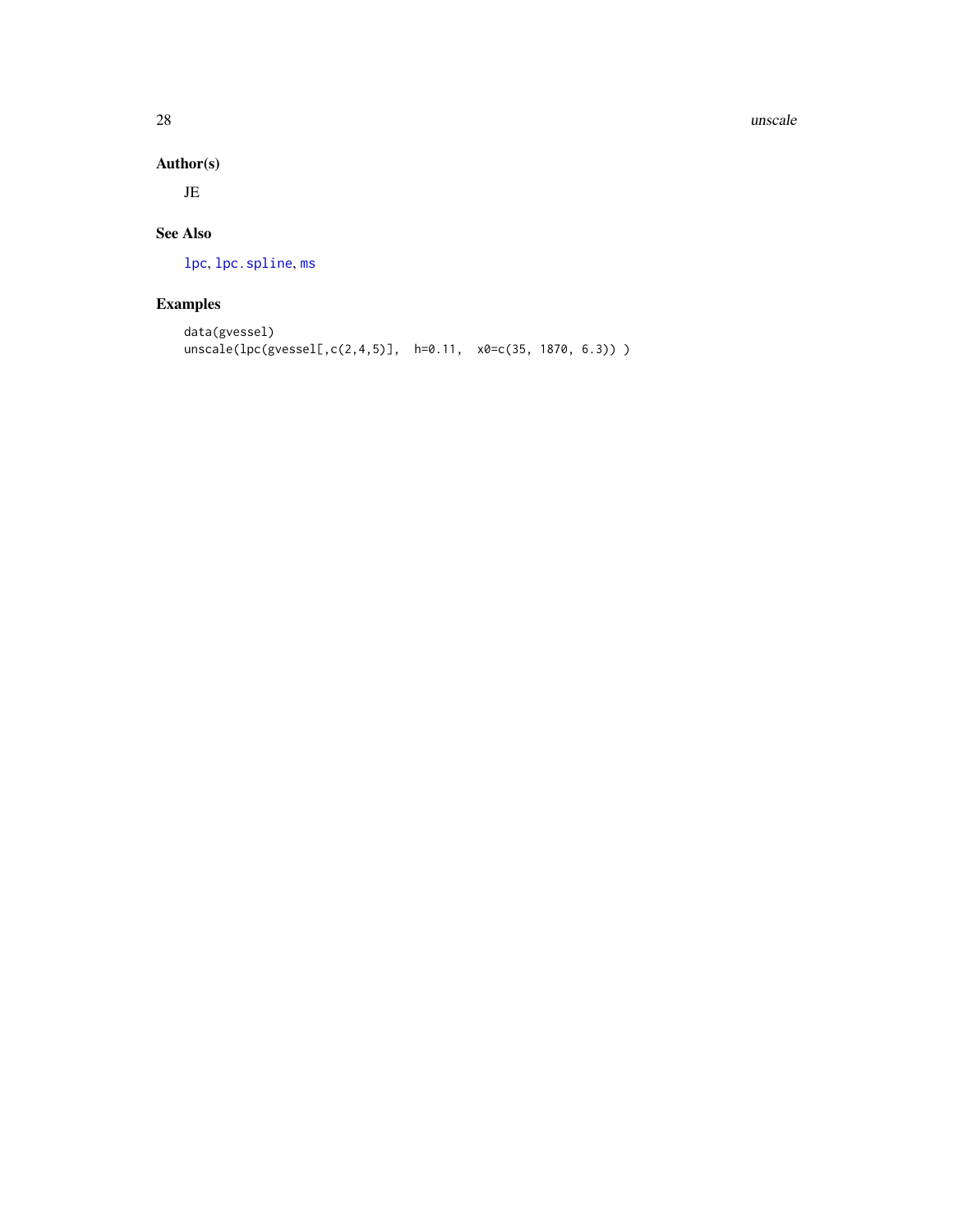# <span id="page-28-0"></span>Index

```
∗ datasets
    calspeedflow, 3
    gaia, 8
    gvessel, 10
∗ multivariate
    coverage, 4
    lpc, 12
    lpc.project, 16
    lpc.spline, 17
    LPCM-package, 2
    ms, 20
    plot.lpc, 22
    print.lpc, 24
    Rc, 25
    unscale, 27
∗ smooth
    lpc, 12
    lpc.spline, 17
    LPCM-package, 2
base.Rc (Rc), 25
calspeedflow, 3
coverage, 2, 4, 26
distancevector (kernels.and.distances),
         11
enorm (kernels.and.distances), 11
followx, 7
gaia, 8
gvessel, 10
kdex (kernels.and.distances), 11
kern (kernels.and.distances), 11
kernd (kernels.and.distances), 11
kernels.and.distances, 11
```

```
lpc, 2, 5–7, 12, 17, 18, 24, 25, 28
```
lpc.control, *[5](#page-4-0)*, *[13](#page-12-0)*, [14](#page-13-0) lpc.coverage *(*coverage*)*, [4](#page-3-0) lpc.curve.length *(*lpc.spline.auxiliary.functions*)*, [19](#page-18-0) lpc.fit.spline *(*lpc.spline.auxiliary.functions*)*, [19](#page-18-0) lpc.project, *[2](#page-1-0)*, [16](#page-15-0) lpc.project.spline *(*lpc.spline.auxiliary.functions*)*, [19](#page-18-0) lpc.self.coverage, *[2](#page-1-0)* lpc.self.coverage *(*coverage*)*, [4](#page-3-0) lpc.spline, *[2](#page-1-0)*, *[17](#page-16-0)*, [17,](#page-16-0) *[19](#page-18-0)*, *[24](#page-23-0)*, *[26](#page-25-0)*, *[28](#page-27-0)* lpc.spline.auxiliary.functions, [19](#page-18-0) lpc.spline.eval *(*lpc.spline.auxiliary.functions*)*, [19](#page-18-0) lpc.splinefun *(*lpc.spline.auxiliary.functions*)*, [19](#page-18-0) LPCM *(*LPCM-package*)*, [2](#page-1-0) LPCM-package, [2](#page-1-0) meanshift *(*ms*)*, [20](#page-19-0) mindist *(*kernels.and.distances*)*, [11](#page-10-0) ms, *[2](#page-1-0)*, *[5,](#page-4-0) [6](#page-5-0)*, [20,](#page-19-0) *[24](#page-23-0)[–26](#page-25-0)*, *[28](#page-27-0)* ms.self.coverage, *[2](#page-1-0)* ms.self.coverage *(*coverage*)*, [4](#page-3-0) plot, *[2](#page-1-0)* plot.lpc, [22](#page-21-0) plot.ms, *[22](#page-21-0)* plot.ms *(*plot.lpc*)*, [22](#page-21-0) print, *[2](#page-1-0)* print.lpc, [24](#page-23-0)

Rc, *[2](#page-1-0)*, *[22](#page-21-0)*, [25](#page-24-0)

print.ms *(*print.lpc*)*, [24](#page-23-0)